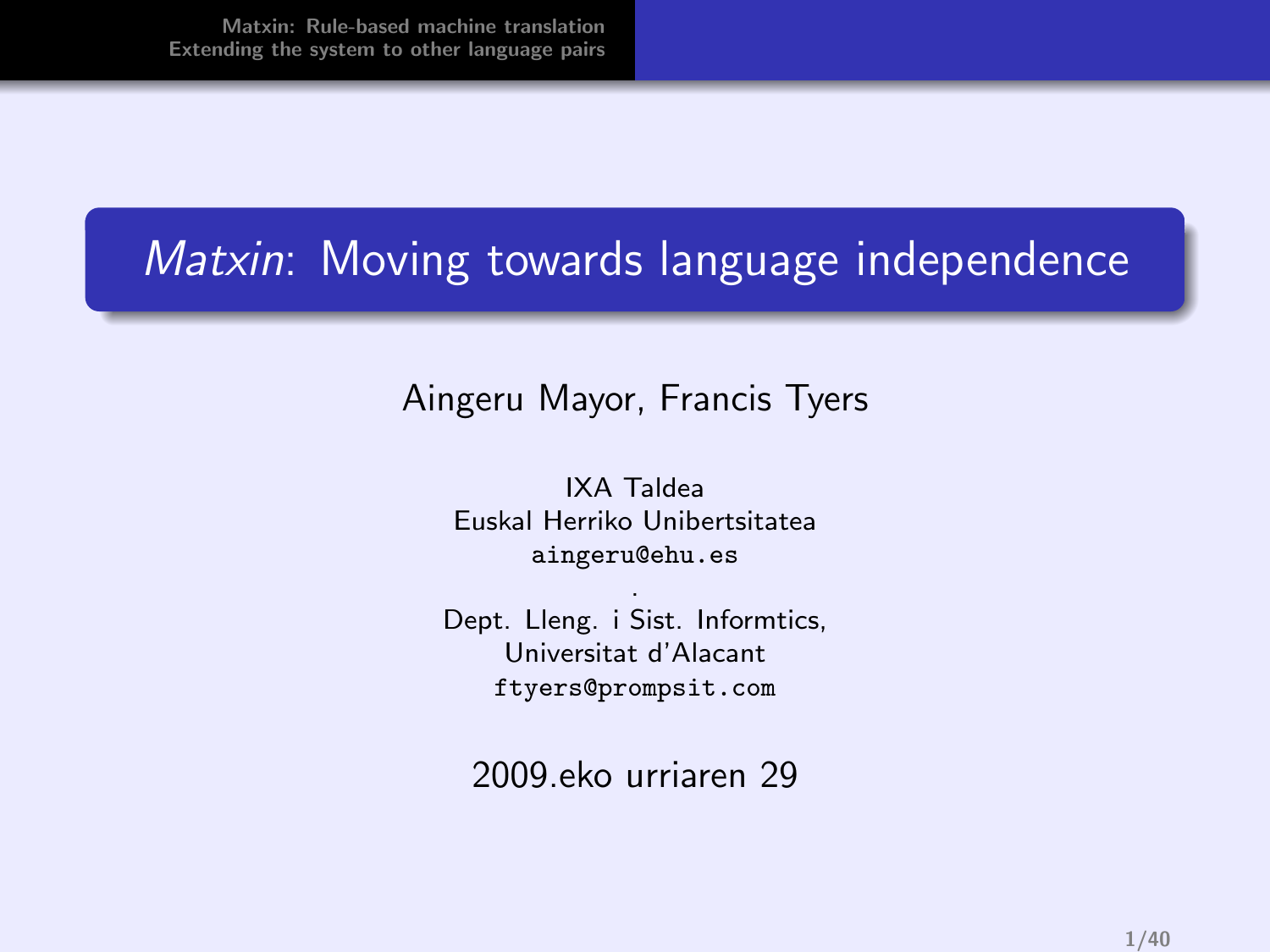## Introduction

#### • Matxin RBMT system

- Developed by the IXA group
- First publicly available MT system for translating into Basque
- Initial aim: translate into Basque
- Architecture designed to be independent of both source and target languages
- $\bullet$  *Matxin* 1.0, es $\rightarrow$ eu
	- Open-source version available for free download (GPL), with a reduced bilingual lexicon: http://matxin.sourceforge.net
	- Full version available for testing online: http://www.opentrad.org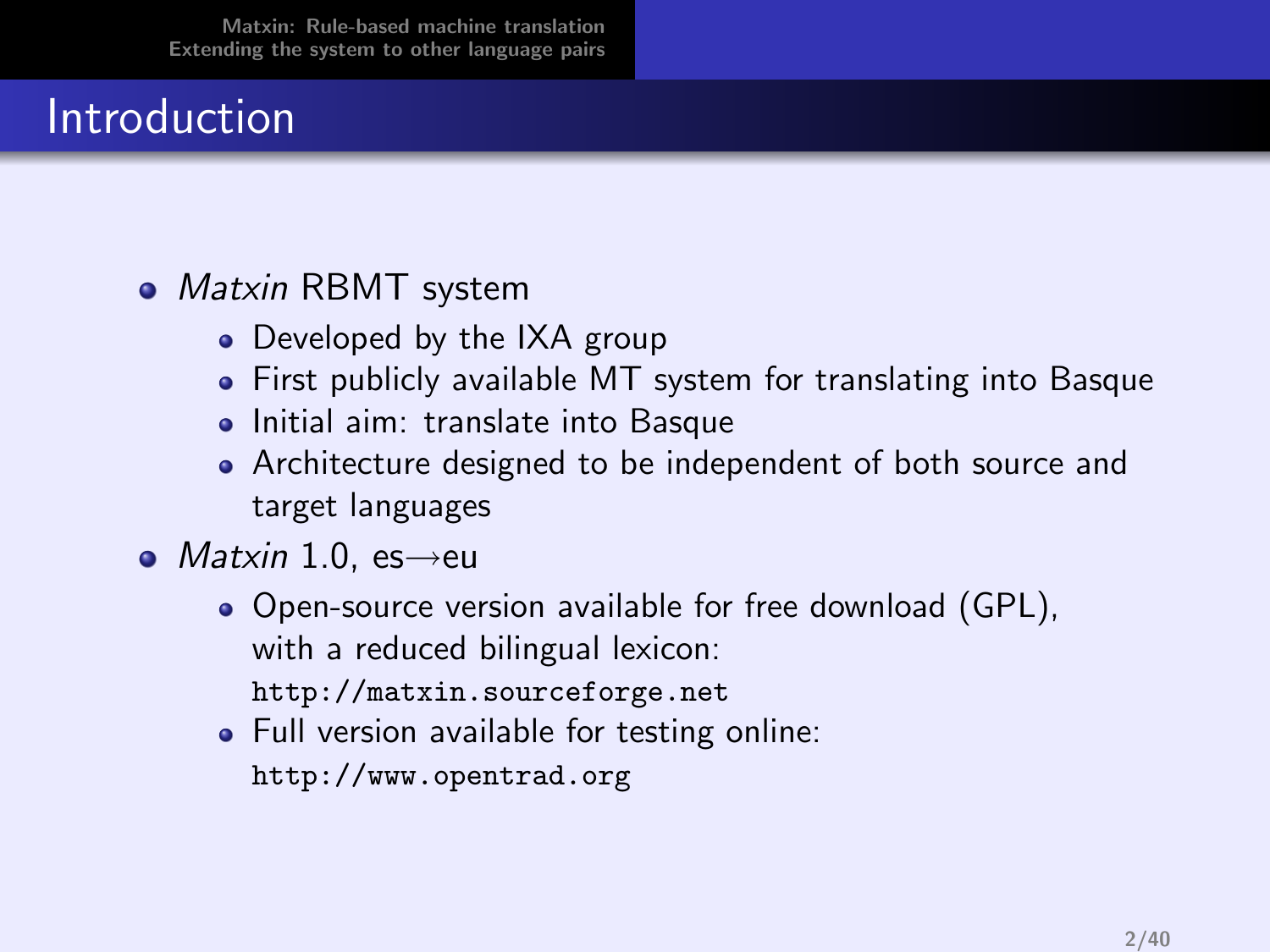## Introduction

- The system is being adapted to new langauge pairs
	- Development team: en→eu
	- Independent initiative: br→en
- The experience of adapting to other languages
	- reveals problems in the current architecture and implementation
	- gives ideas of how to improve the system with respect to its language independence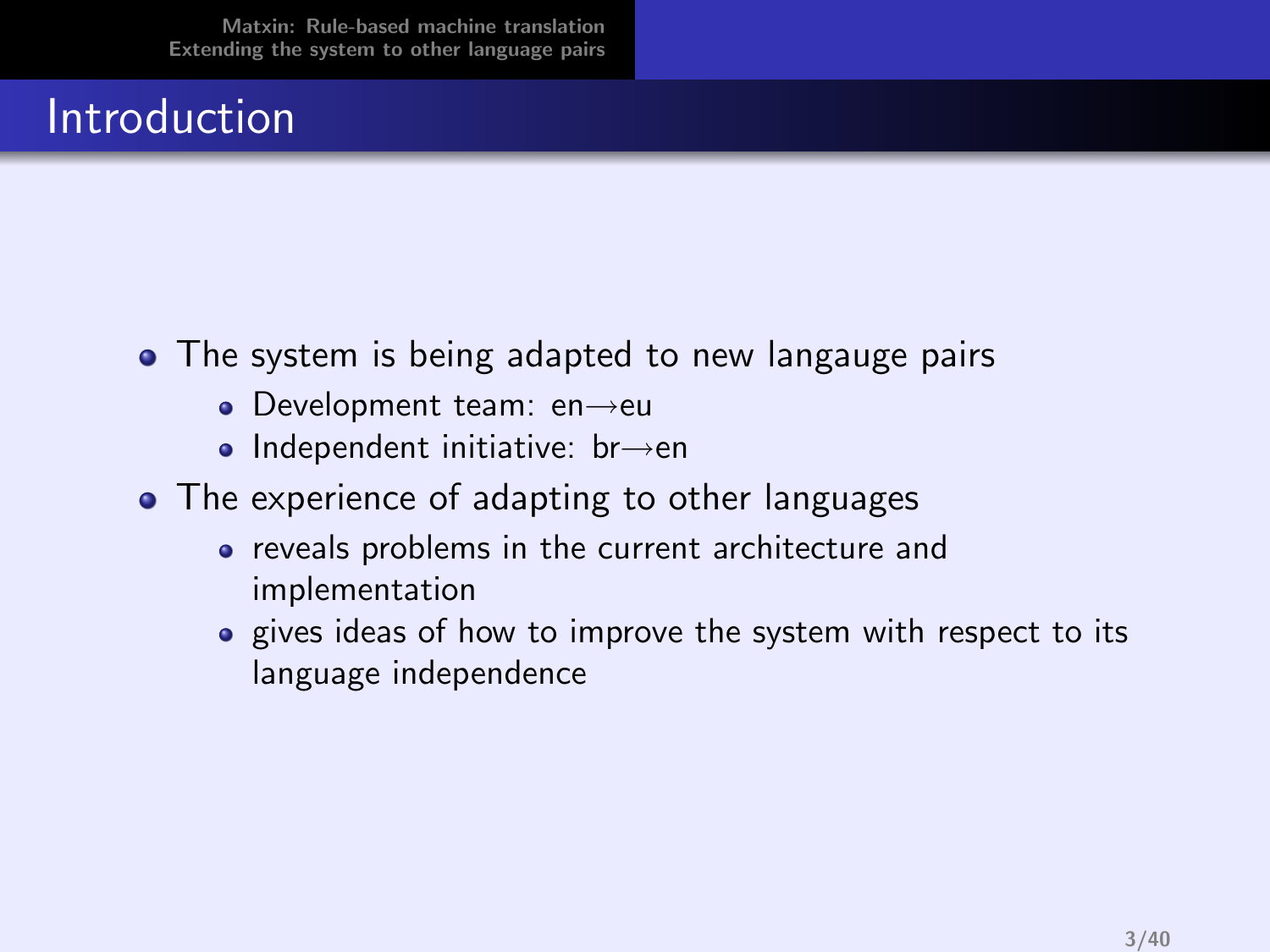#### Index



#### 1 [Matxin: Rule-based machine translation](#page-4-0)

- [System characteristics](#page-6-0)
- [The translation process](#page-13-0)
- **•** [Evaluation](#page-23-0)

#### 2 [Extending the system to other language pairs](#page-25-0)

- **•** [Analysis](#page-26-0)
- [Rules for handling the translation data structure](#page-29-0)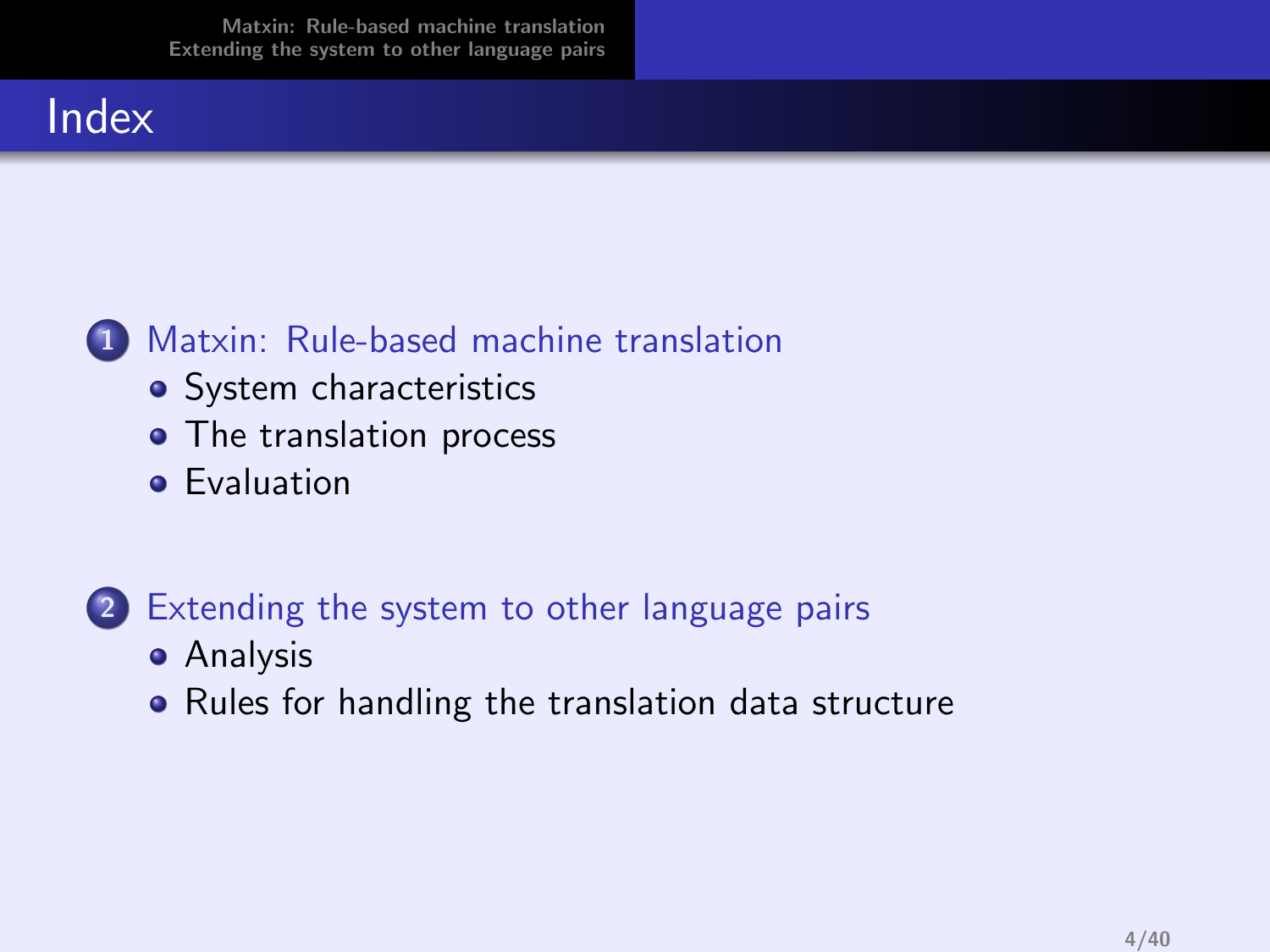<span id="page-4-0"></span>[System characteristics](#page-6-0) [The translation process](#page-13-0) [Evaluation](#page-23-0)

#### Index



- [System characteristics](#page-6-0)
- [The translation process](#page-13-0)
- **•** [Evaluation](#page-23-0)
- [Extending the system to other language pairs](#page-25-0) **•** [Analysis](#page-26-0)
	- [Rules for handling the translation data structure](#page-29-0)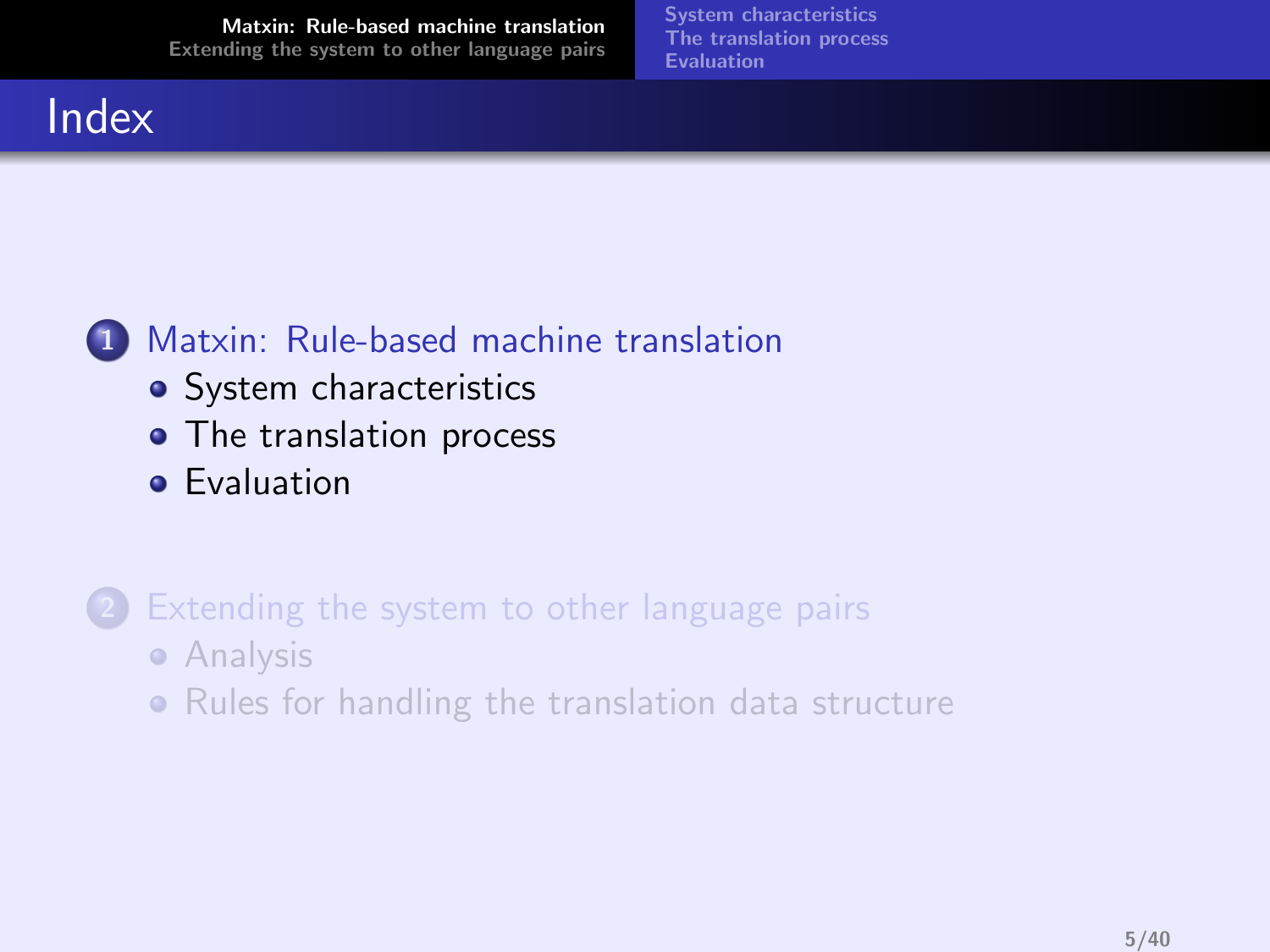[System characteristics](#page-6-0) [The translation process](#page-13-0) [Evaluation](#page-23-0)

### Translating from Spanish to Basque, a complex task

Un tribunal niega los derechos constitucionales a los presos políticos

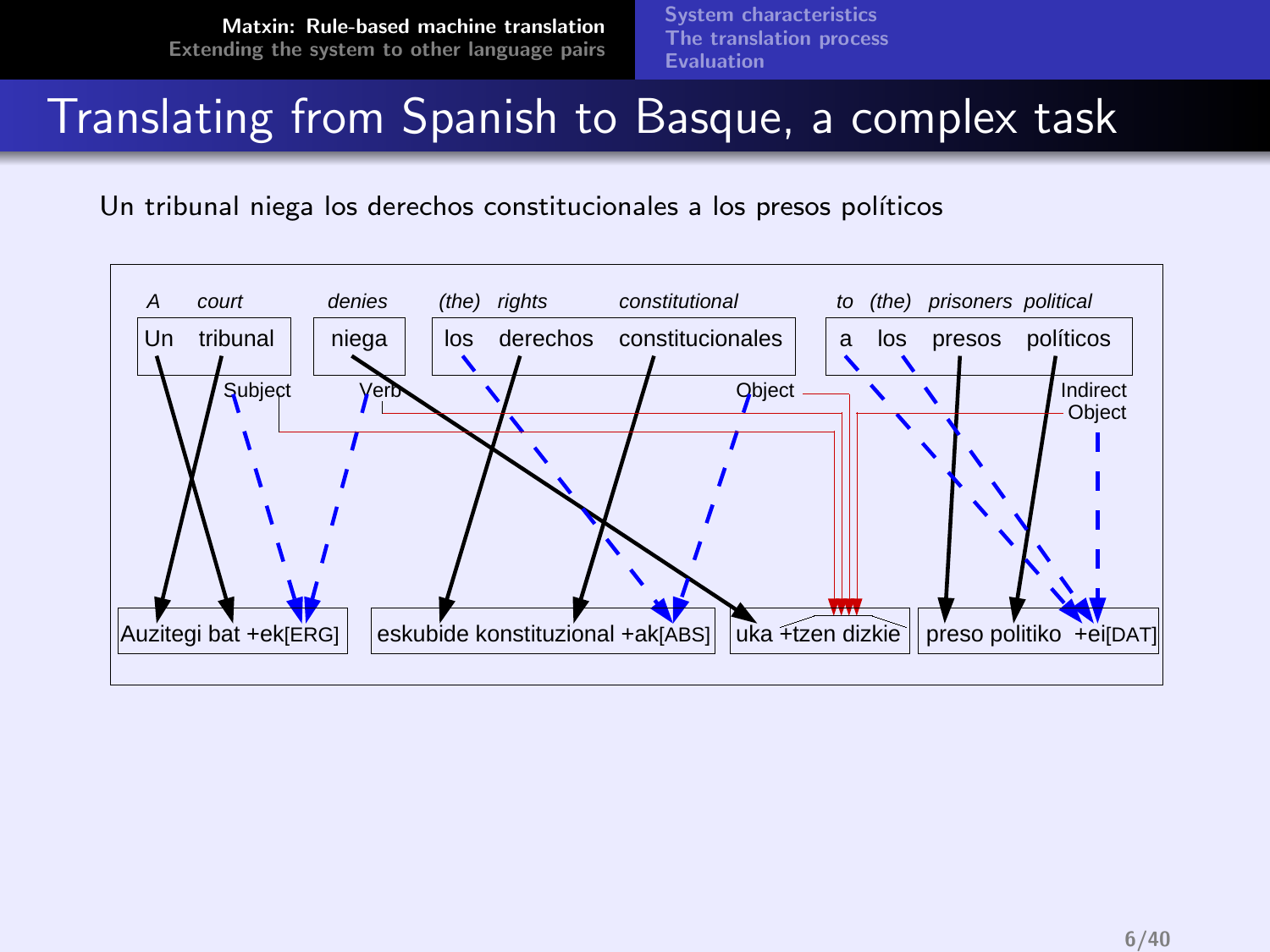# **Characteristics**

[System characteristics](#page-6-0) [The translation process](#page-13-0) [Evaluation](#page-23-0)

#### RBMT

- Difficulties for SMT
	- **•** Morphologically-rich language
	- Limited digital resources
- Classic transfer-based model
	- analysis, transfer and generation
- Design guided by the translation linguistic tasks
- Linguistic data separated from algorithms
- <span id="page-6-0"></span>• Monolingual modules as independent as possible from bilingual modules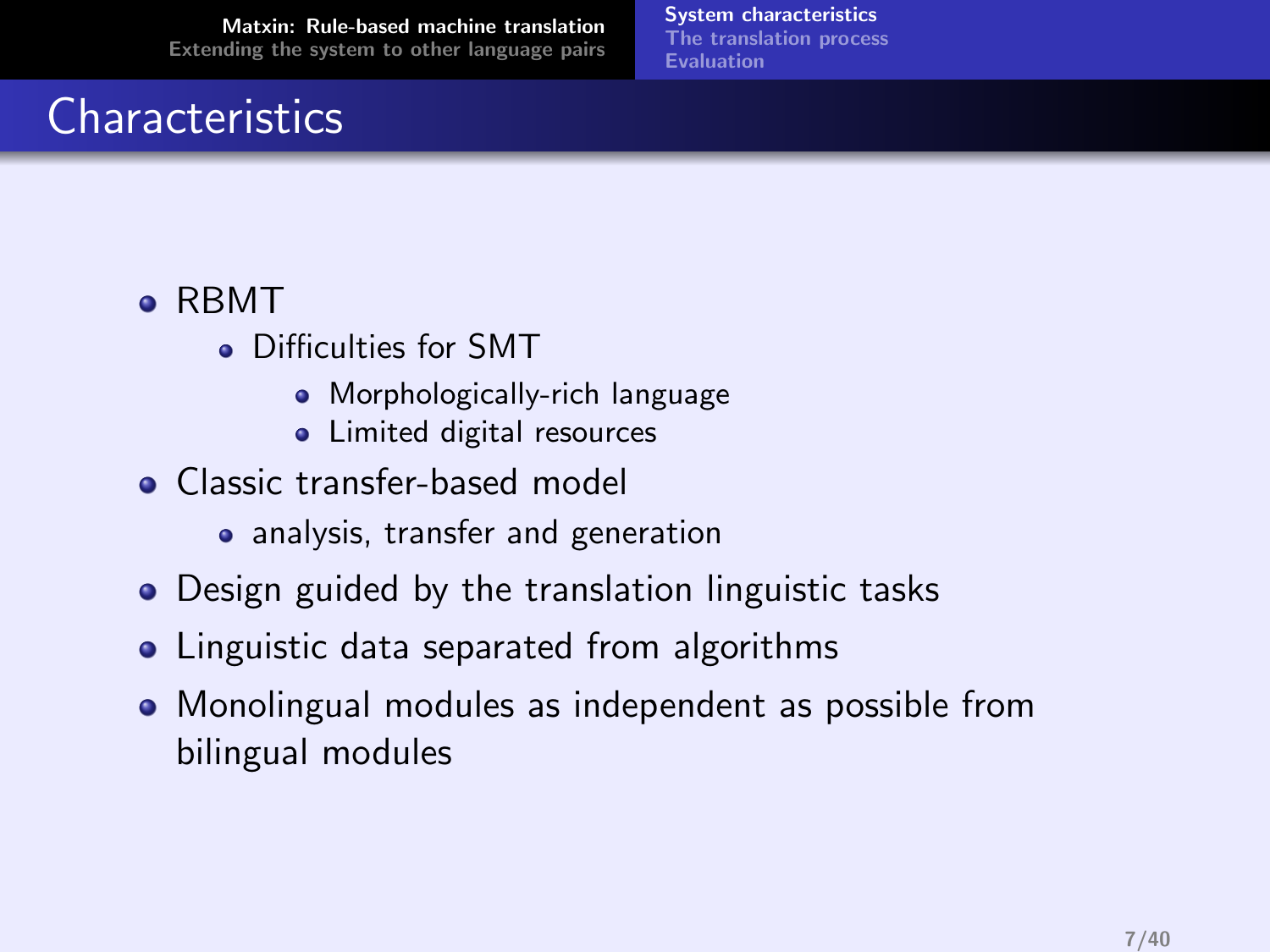#### Architecture

[System characteristics](#page-6-0) [The translation process](#page-13-0) **[Evaluation](#page-23-0)** 

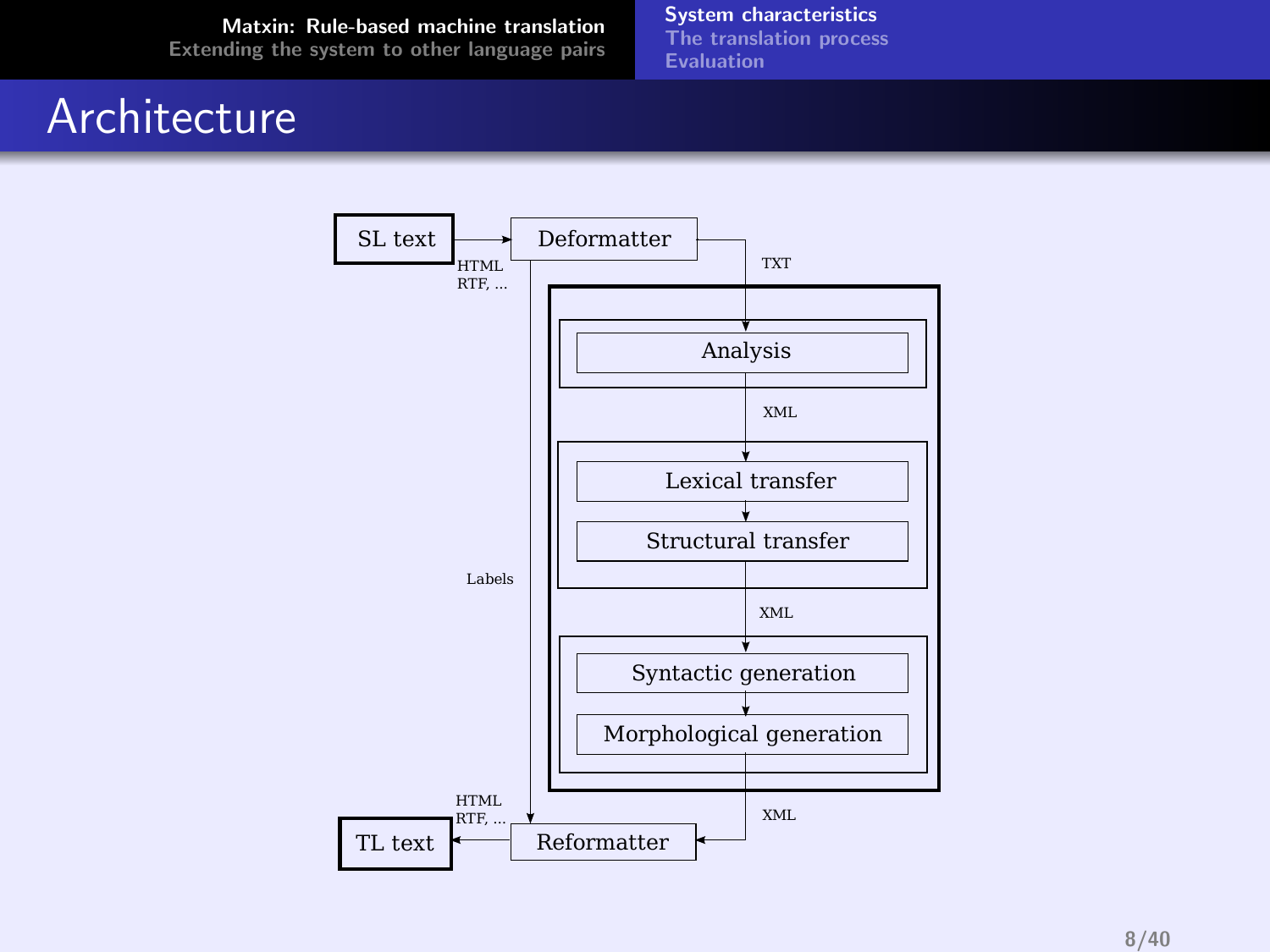[System characteristics](#page-6-0) [The translation process](#page-13-0) [Evaluation](#page-23-0)

# Reusability and use of standards

- We have reused previously developed
	- modules: Spanish analyser, morphological Basque generator, de-formatter and re-formatter, lexical transfer, etc.
	- linguistic resources: dictionaries and corpus
- The modules and the linguistic data created could be reused
	- Spanish dependency analyser, dictionary of prepositions, verbal chunk transfer, etc.
- Consequences of reuse: resource and module heterogeneity
- To ensure interoperability: necessary to use standards
	- Dictionaries: coded in a format based on XML according to the Apertium specification
	- Translation data structure: based on XML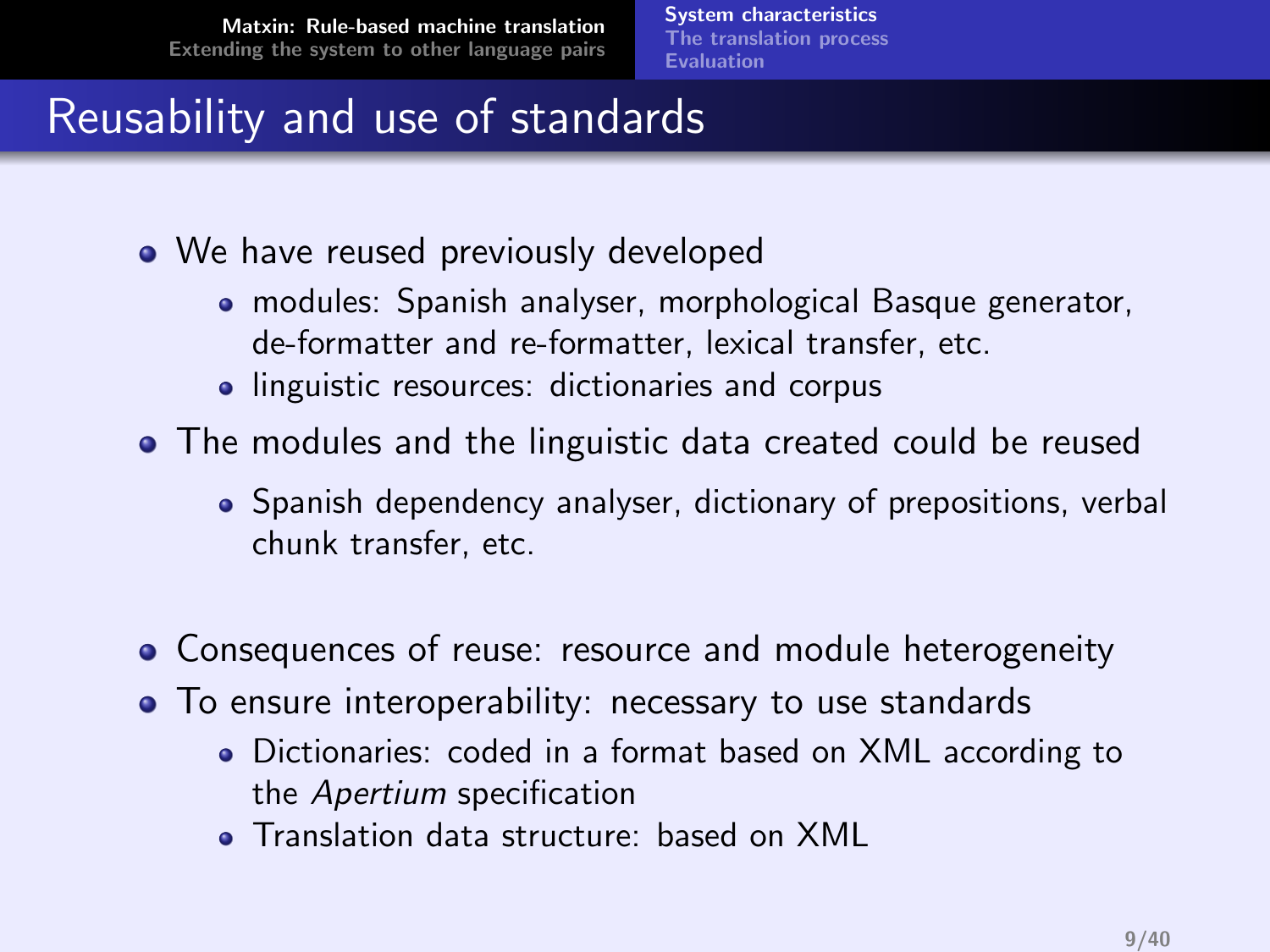[System characteristics](#page-6-0) [The translation process](#page-13-0) [Evaluation](#page-23-0)

#### Translation data structure

- Processed by the transfer and generation modules
- **•** Used for the communication between modules
- Based in a hybrid syntactic structure
	- **the constituents are labelled**
	- the dependency relations are expressed:
		- **•** between the words of each of the constituents
		- **•** between the constituents

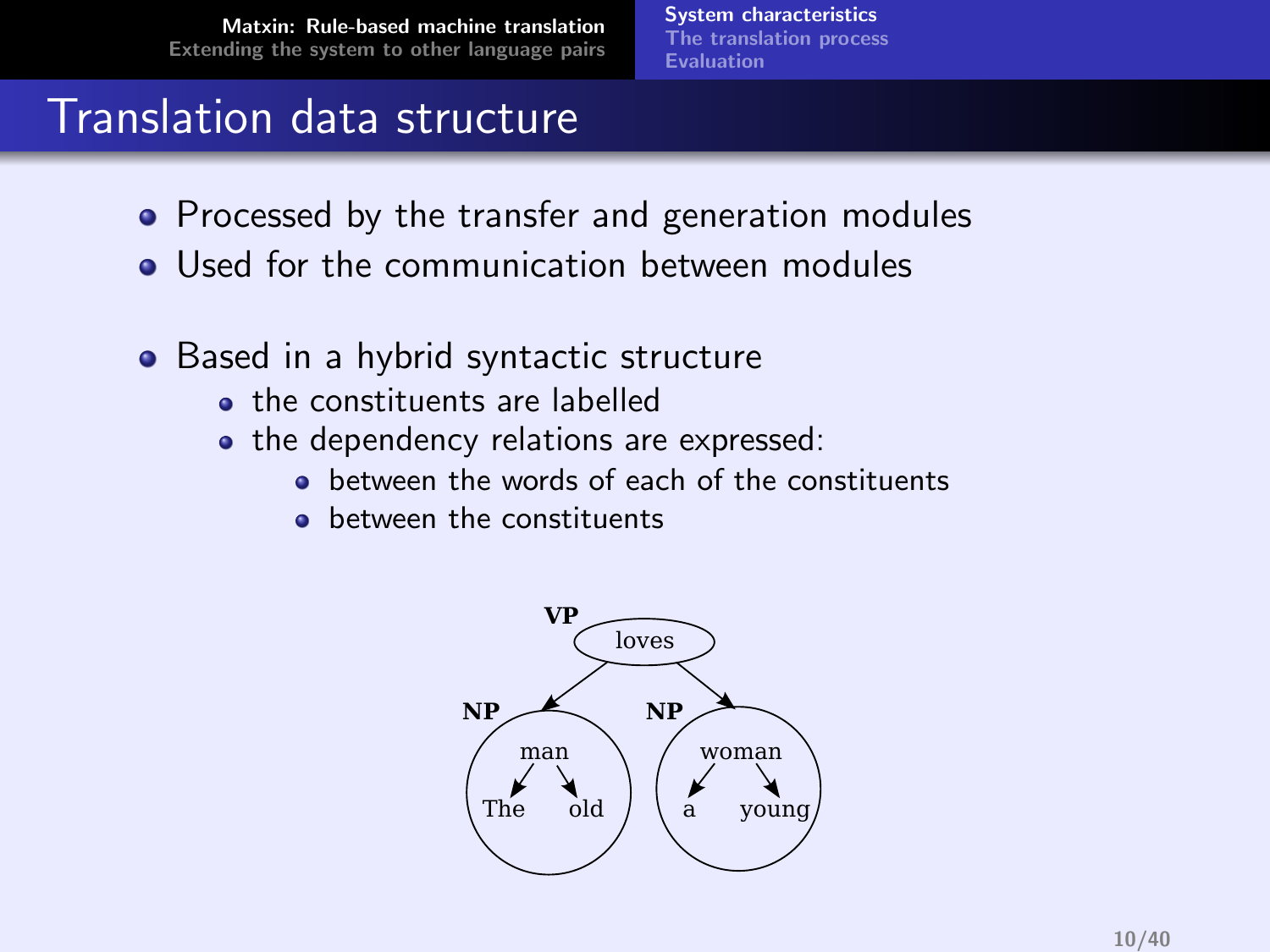[System characteristics](#page-6-0) [The translation process](#page-13-0) [Evaluation](#page-23-0)

## Translation data structure. DTD

#### • The DTD describes

- main elements of the translation process
	- **•** sentences: the basic translation unit
	- chunks: broadly equivalent to a constituent
	- nodes: a word or a multiword term
- **a** attributes
	- **•** linguistic information and also document format
- dependency relations
	- o one element containing another element, indicates that it comes below in its dependency structure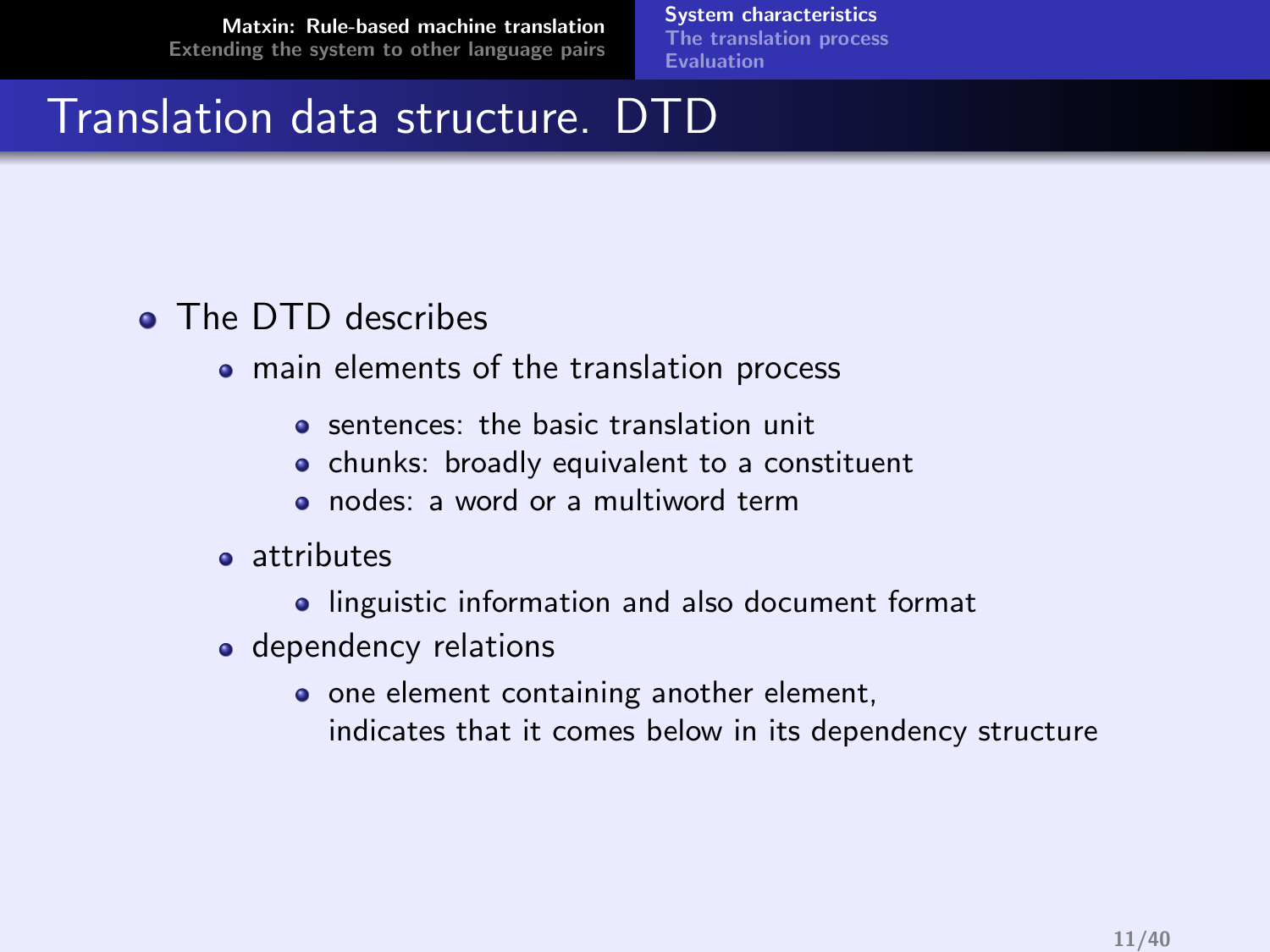[System characteristics](#page-6-0) [The translation process](#page-13-0)

[Evaluation](#page-23-0)

#### Translation data structure. DTD

```
<! ELEMENT SENTENCE (CHUNK+) ><!ATTLIST SENTENCE
     ord CDATA <!--Order in the whole text--><br>ref CDATA <!--Corresponding SL sentence--
    ref CDATA <!--Corresponding SL sentence-->
     alloc CDATA <!--Position of the 1st character-->
>
\lt! ELEMENT CHUNK (NODE, CHUNK*) ><!ATTLIST CHUNK
     ord CDATA <!--Order in the sentence-->
     ref CDATA <!--Corresponding SL chunk--><br>alloc CDATA <!--Position of the 1st charac
                           \langle !--Position of the 1st character-->type CDATA <!--Chunk type--><br>si CDATA <!--Svntactic info
    si CDATA <!--Syntactic information--><br>focus CDATA <!--Focus-->
             CDATA \langle !--Focus--\rangle<br>CDATA \langle !--Prepositiprep CDATA <!--Preposition-->
    trans CDATA <!--Transitivity--><br>subper CDATA <!--Subject's person
                           \langle !--Subject's person-->\langle!\dots>
```
>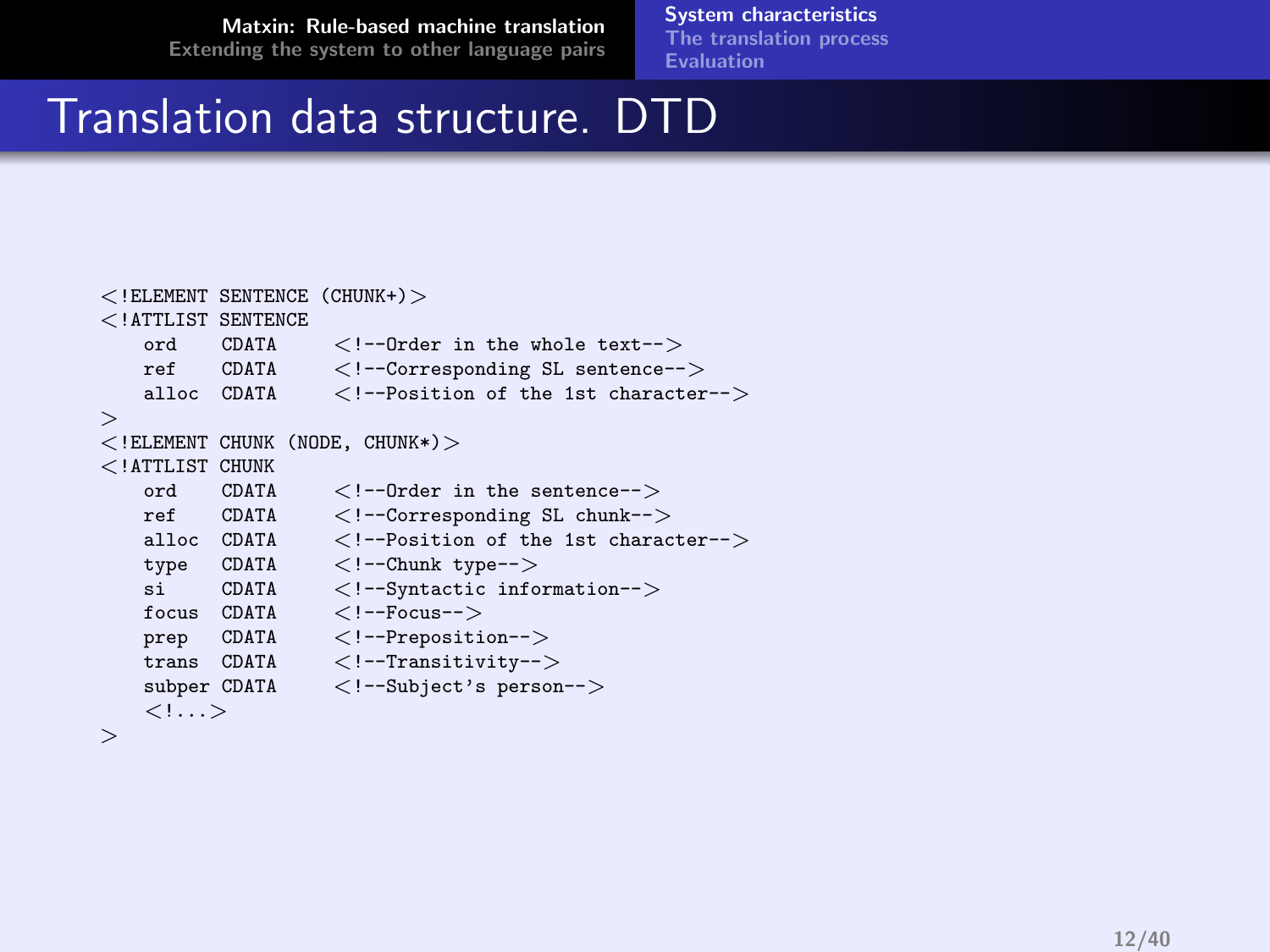[System characteristics](#page-6-0)

[The translation process](#page-13-0) **[Evaluation](#page-23-0)** 

## Translation data structure. DTD

| $<$ !ELEMENT NODE (NODE*) $>$ |              |                                                |
|-------------------------------|--------------|------------------------------------------------|
| $<$ ! ATTLIST NODE            |              |                                                |
|                               | ord CDATA    | $\langle$ !--Order in the chunk-- $>$          |
|                               | ref CDATA    | $\langle$ !--Corresponding SL node-- $\rangle$ |
|                               | alloc CDATA  | Position of the 1st character                  |
| form                          |              | $CDATA$ Form                                   |
| lem                           | CDATA        |                                                |
| mi                            | <b>CDATA</b> | Morphological information                      |
| pos                           | CDATA        | $\langle$ !--Part-of-speech-->                 |
| $\sin f$                      | CDATA        | $\langle$ !--Information on the suffix-->      |
| det.                          | <b>CDATA</b> | $\langle$ !--Determination-- $\rangle$         |
| $n$ <sub>11</sub> $m$         | <b>CDATA</b> | $\langle$ !--Number-->                         |
| per                           |              | $CDATA$ $\langle$ !--Person-->                 |
| loc                           | CDATA        | $\langle$ !--Location-information-- $\rangle$  |
| $\langle$ !>                  |              |                                                |
|                               |              |                                                |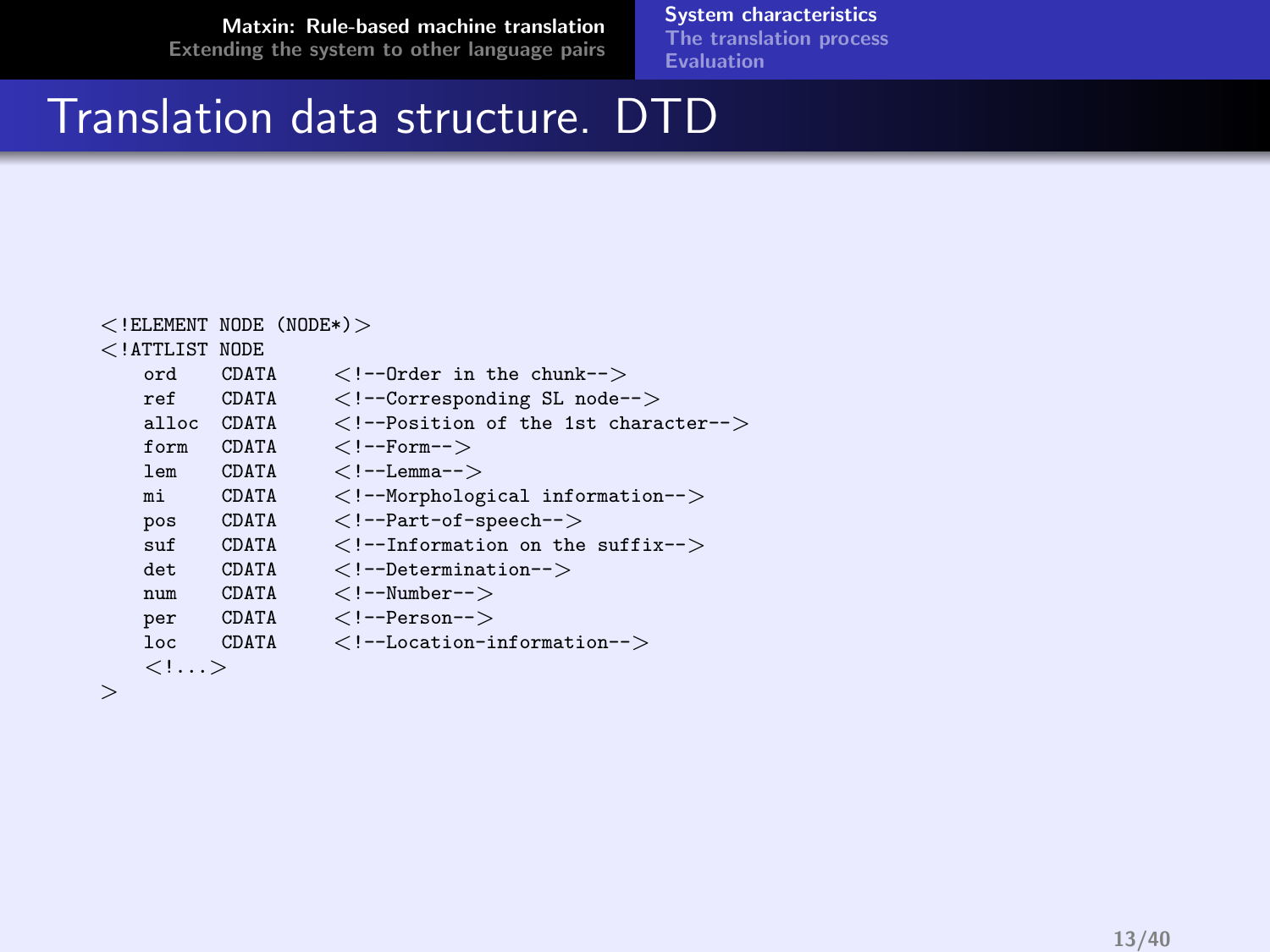## **Analysis**

<span id="page-13-0"></span>[System characteristics](#page-6-0) [The translation process](#page-13-0) [Evaluation](#page-23-0)

- FreeLing:
	- Developed at the UPC
	- Open-source
	- Morphological analysis, part-of-speech tagging, partial-parsing and dependency analysis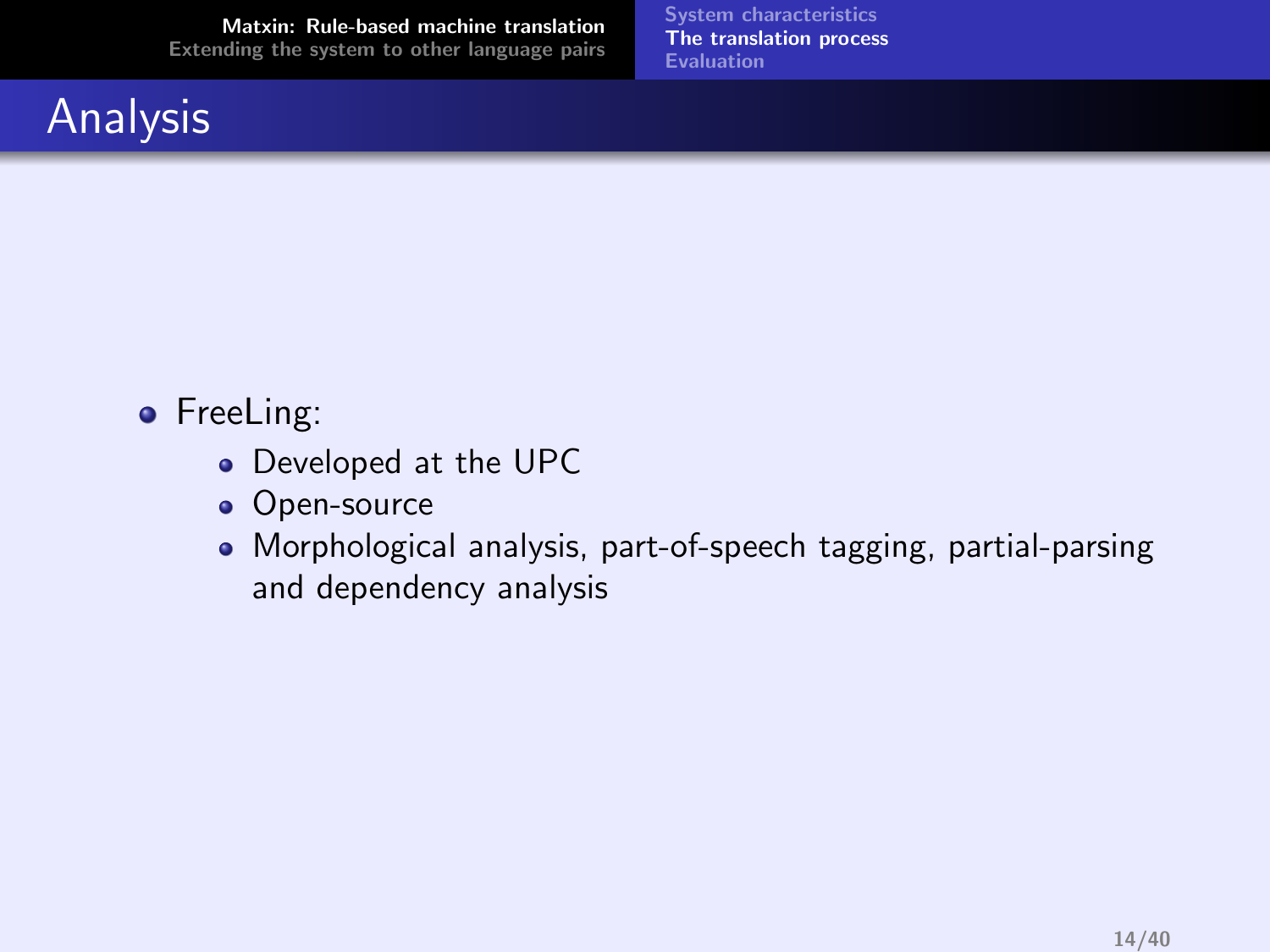[System characteristics](#page-6-0) [The translation process](#page-13-0) **[Evaluation](#page-23-0)** 

# Output of the analysis

Un tribunal niega los derechos constitucionales a los presos políticos

```
\leqSENTENCE ord='1' alloc='0'>
  \langle CHUNK ord='2' alloc='12' type='grup-verb' si='top'>
    \langleNODE ord='1' alloc='12' form='niega' lem='negar' mi='VMIP3SO' >
    \langle CHUNK ord='1' alloc='0' type='sn' si='subj' >
      \langle NODE \text{ order'} 2' \text{ allow } = '3' \text{ form} = 'tribunal' level' = 'NCMSO00'<NODE ord='1' alloc='0' form='Un' lem='uno' mi='DIOMS0'/></NODE>\langle/CHUNK>\langle CHUNK ord='3' alloc='18' type='sn' si='obj' focus='true' \rangle\langle \text{NODE ord} = '2' alloc='22' form='derechos' lem='derecho' mi='NCMP000'>
        \langleNODE ord='1' alloc='18' form='los' lem='el' mi='DAOMPO'/><NODE ord='3' alloc='31' form='constitucionales' lem='constitucional' mi='AQ0CP0'/>
      </NODE>\langle/CHUNK>\langleCHUNK ord='4' alloc='48' type='grup-sp' si='iobj'>
      <NODE ord='1' alloc='48' form='a' lem='a' mi='SPS00'>
        \langle \text{NODE ord} = '3' alloc='54' form='presos_politicos' lem='preso_politico' mi='NCMP000'>
           \langleNODE ord='2' alloc='50' form='los' lem='el' mi='DAOMP0'/></NODE></NODE></CHUNK>\langle / CHUNK></SENTENCE>
```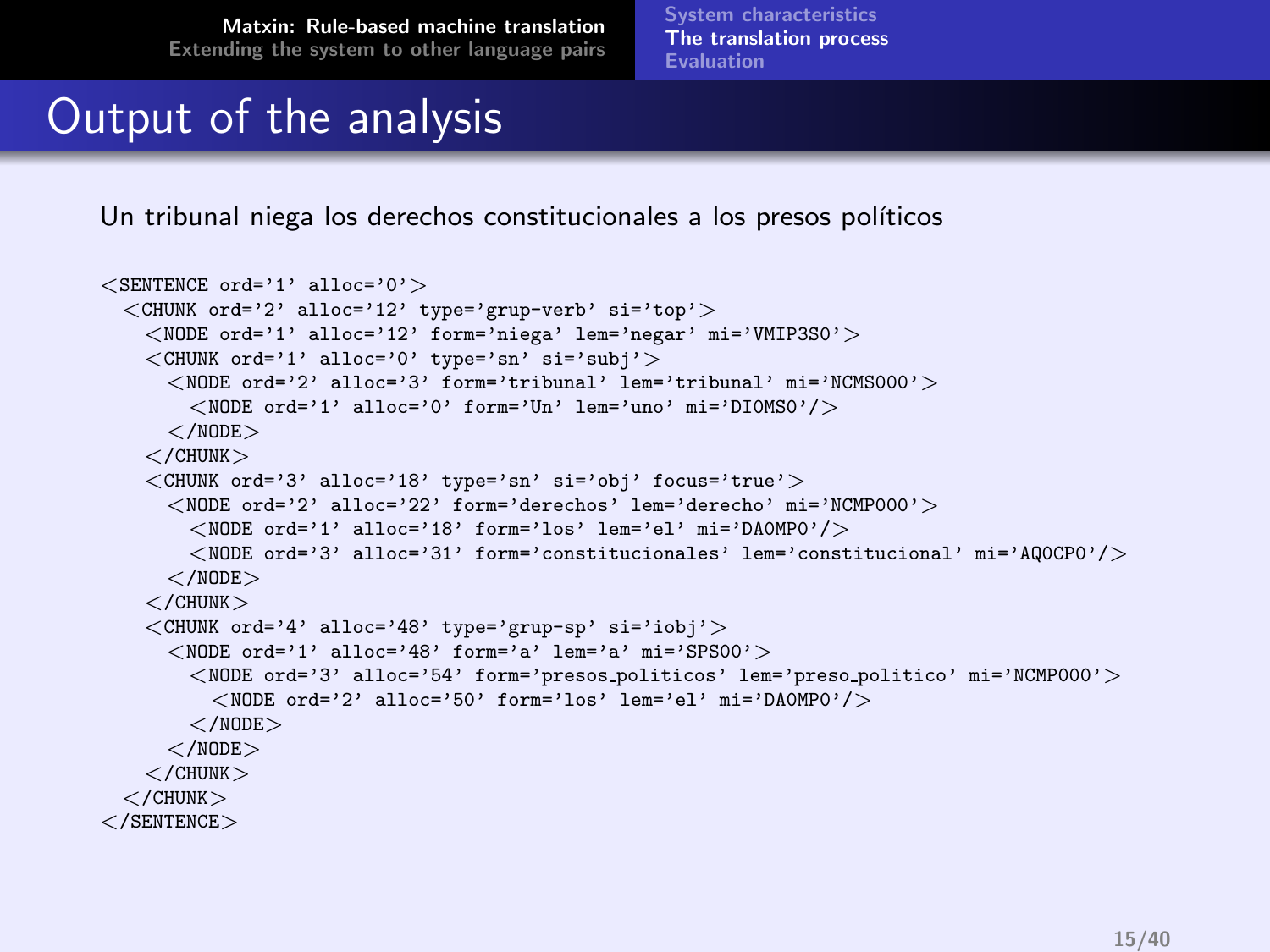[System characteristics](#page-6-0) [The translation process](#page-13-0) **[Evaluation](#page-23-0)** 

### Output of the analysis

Un tribunal niega los derechos constitucionales a los presos políticos

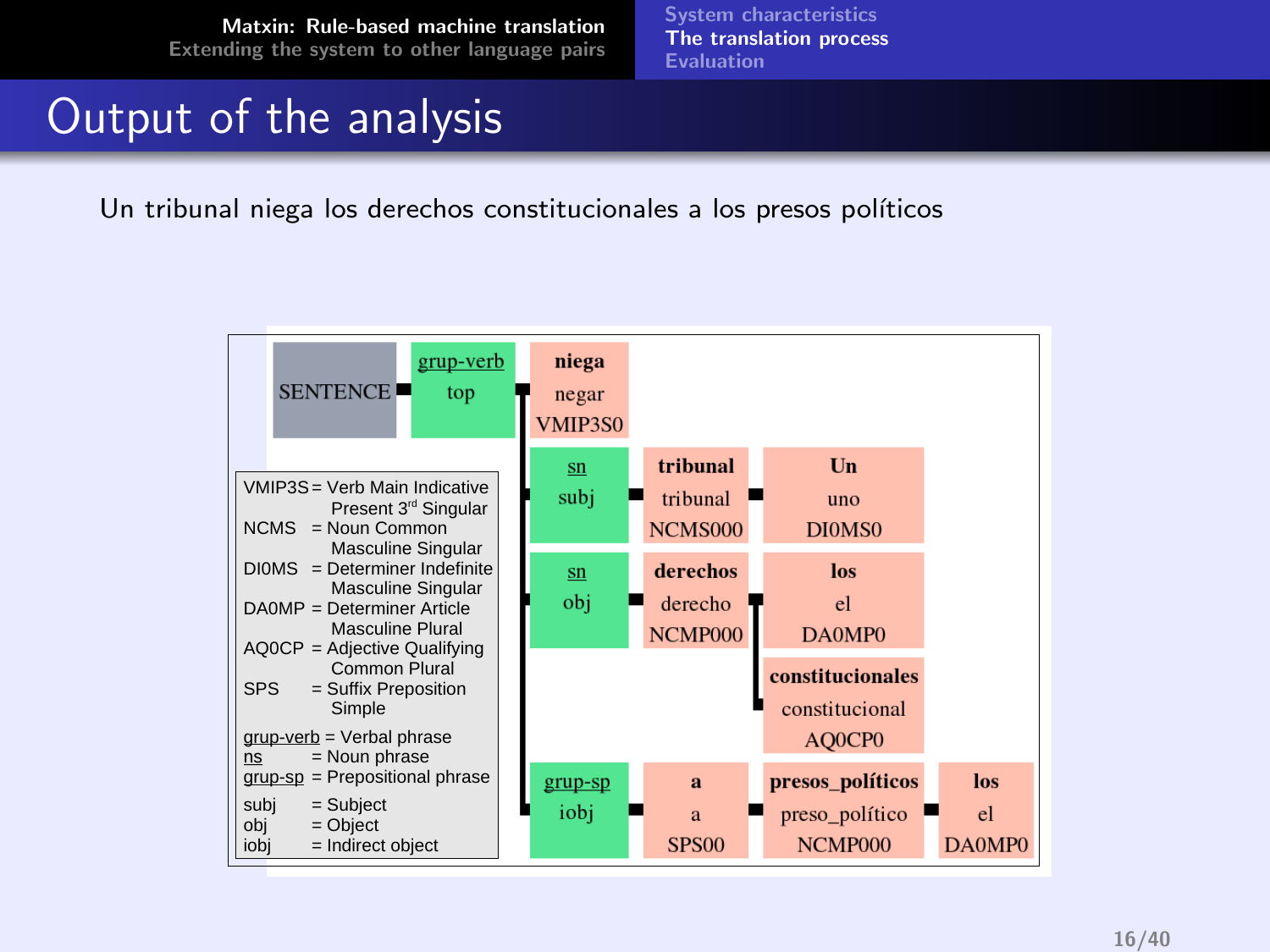## Lexical transfer

[System characteristics](#page-6-0) [The translation process](#page-13-0) [Evaluation](#page-23-0)

- **•** Search in the lexicon
	- Input: source node's lemma and morphological information
	- Output: target equivalent's lemma, part-of-speech, location information, person, number, morphological composition and other features
- In some cases lexical transfer is not required:
	- Nodes containing prepositions
	- Nodes corresponding to verbal chunks which are not the root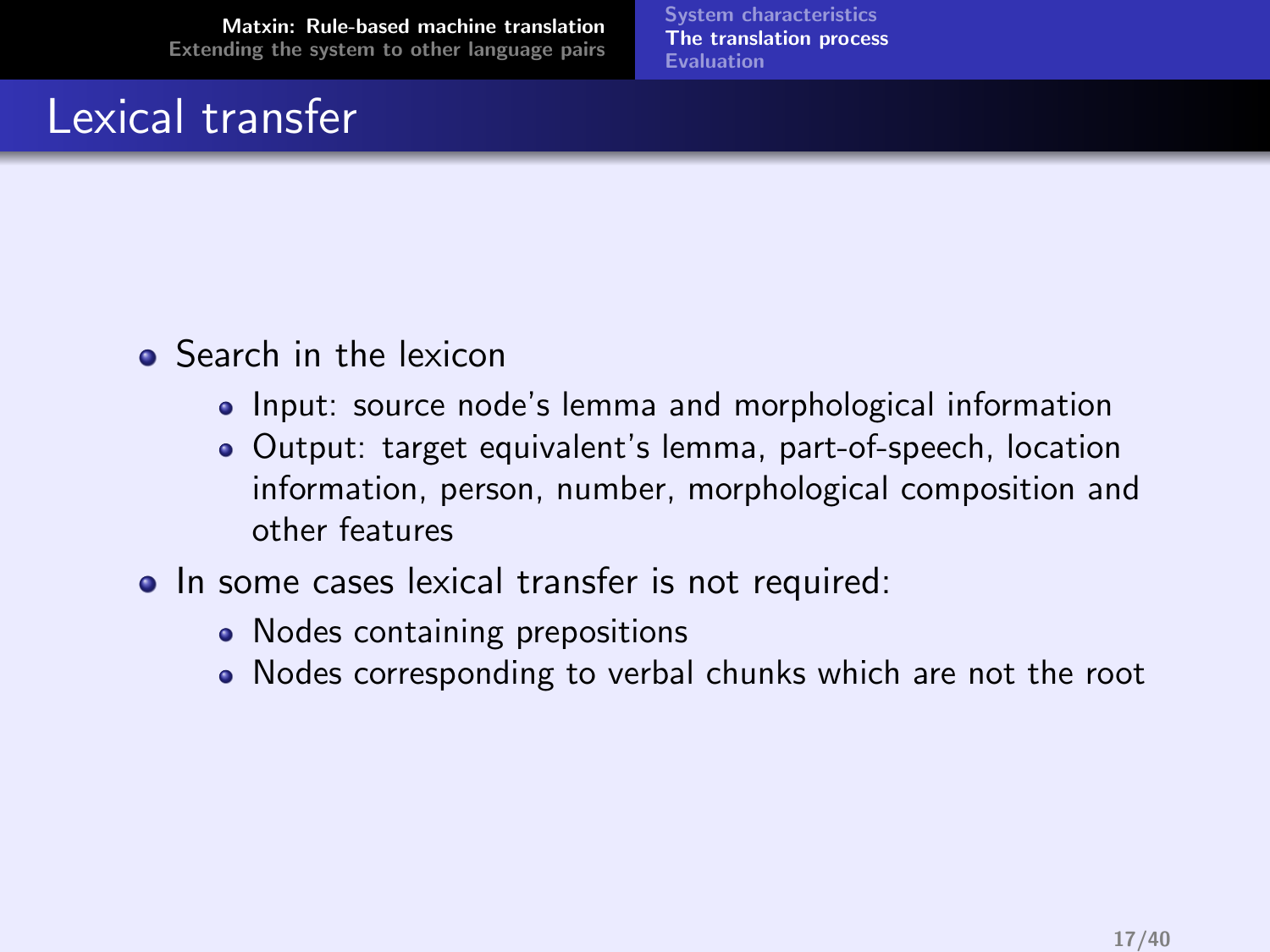[System characteristics](#page-6-0) [The translation process](#page-13-0) **[Evaluation](#page-23-0)** 

## Output of the lexical transfer

Un tribunal niega los derechos constitucionales a los presos políticos

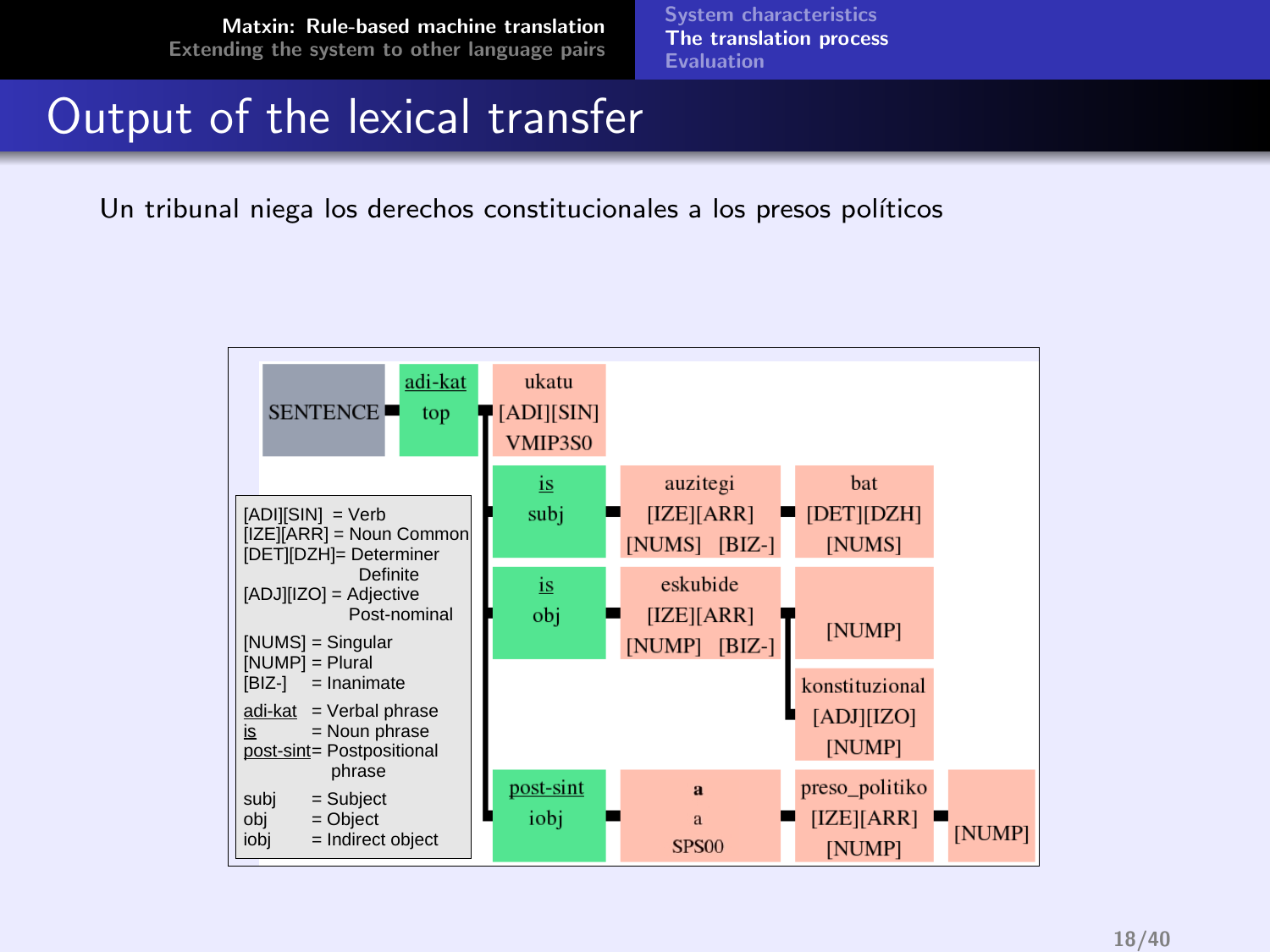[System characteristics](#page-6-0) [The translation process](#page-13-0) [Evaluation](#page-23-0)

# Structural transfer

- **1** Operations inside the chunk:
	- **Q** Moving information from node to chunk
	- **2** Deleting nodes not containing lexical information
- **2** Transfer of prepositions and syntactic functions
- **3** Operations between chunks:
	- **Q** Determining the person attribute for the subject and direct object
	- **2** Moving information from chunk to chunk
	- **3** Deleting chunks without nodes
- **4** Transfer of verbal chunks
- **6** Adaptation operations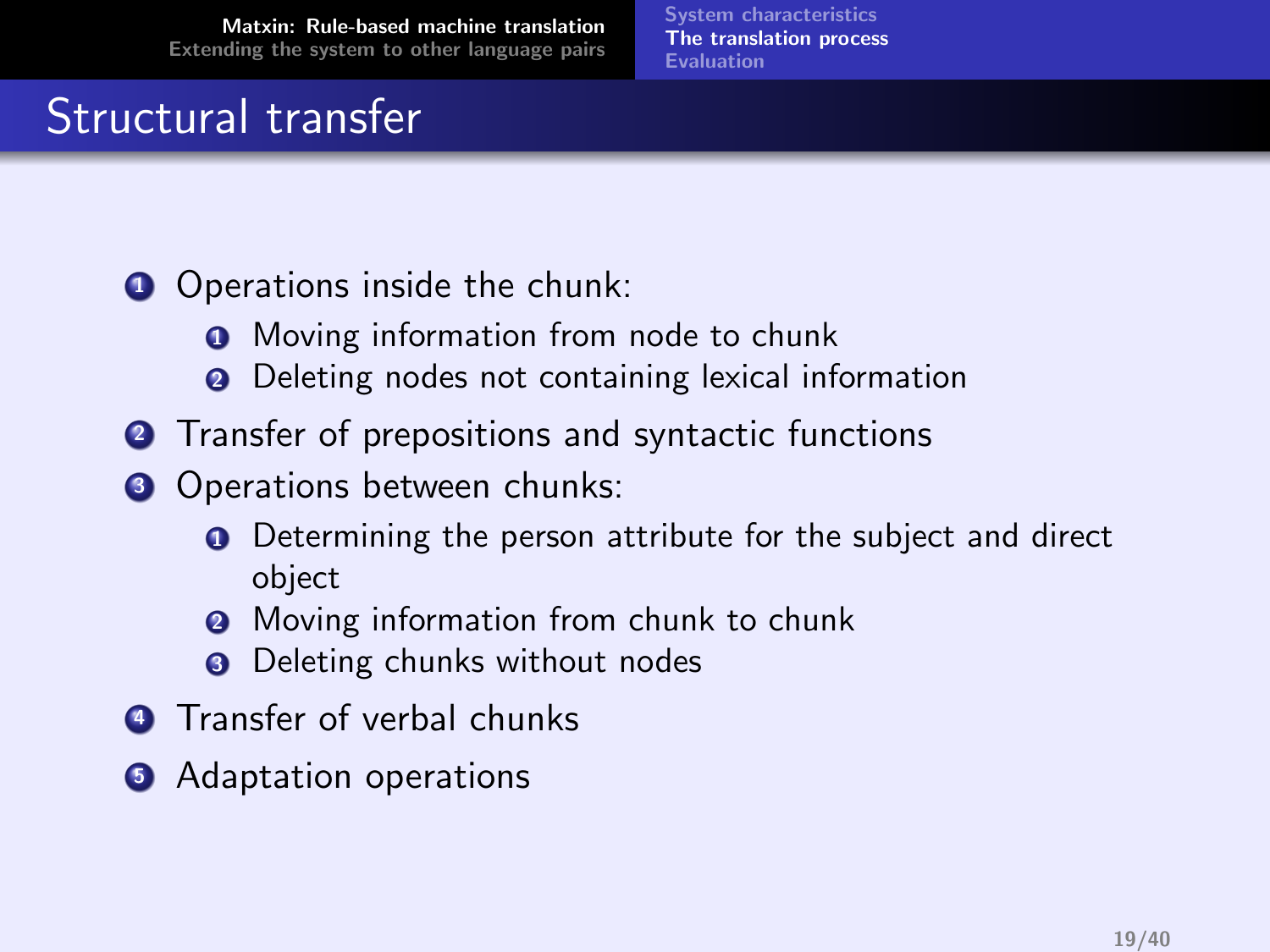[System characteristics](#page-6-0) [The translation process](#page-13-0) **[Evaluation](#page-23-0)** 

### Output of the structural transfer

Un tribunal niega los derechos constitucionales a los presos políticos

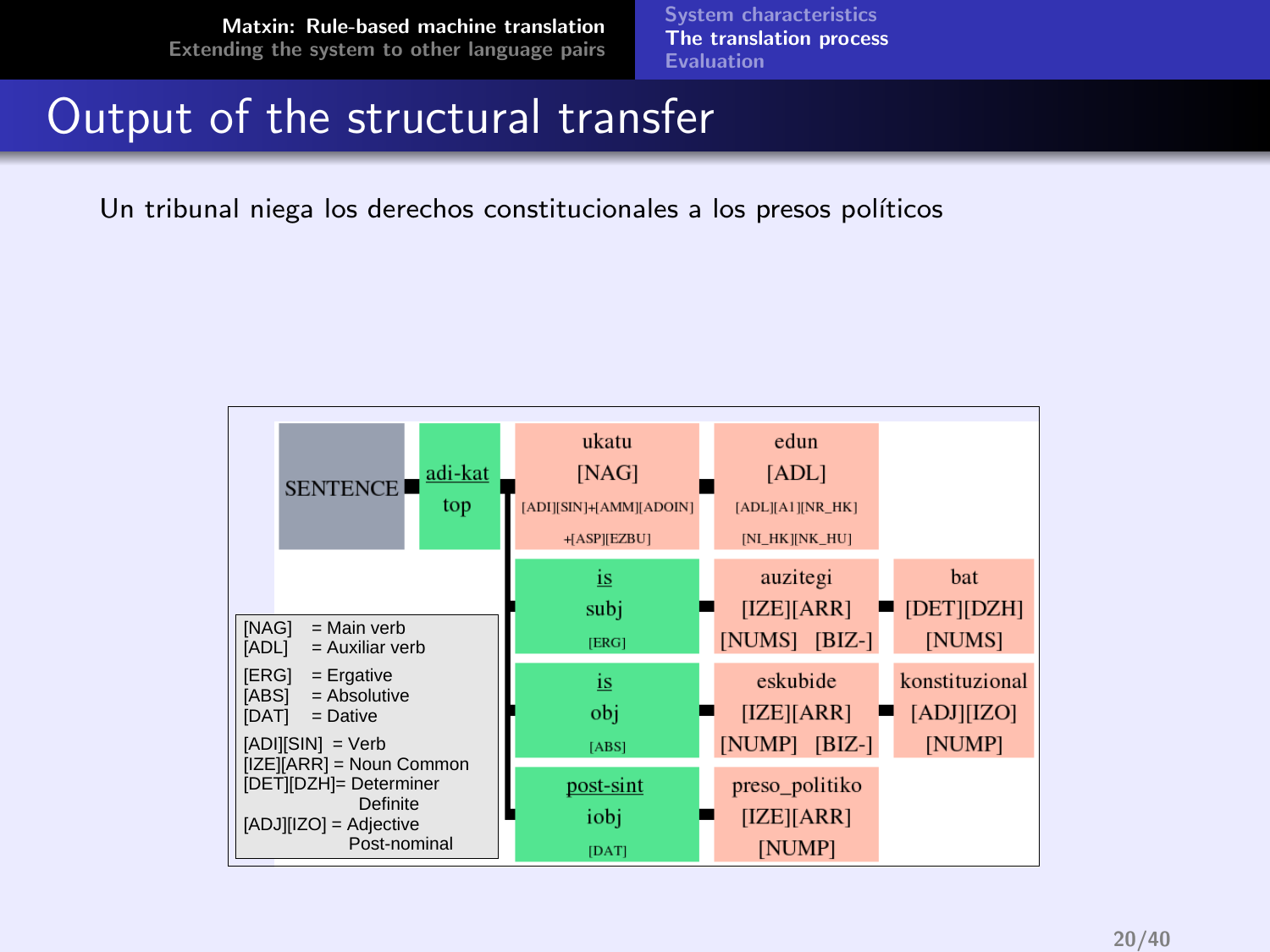[System characteristics](#page-6-0) [The translation process](#page-13-0) [Evaluation](#page-23-0)

## Syntactic generation

- **1** Ordering the nodes within the chunk
	- A precedence rule has been coded for each type of chunk
- **2** In chunks with postpositional information (generally not verbal chunks), this information is added to the last node in the chunk
- **3** Ordering the chunks within the sentence
	- **Q** Determining the relative order for each pair of parent-child chunks
	- **2** Determining the absolute order of the chunks in the sentence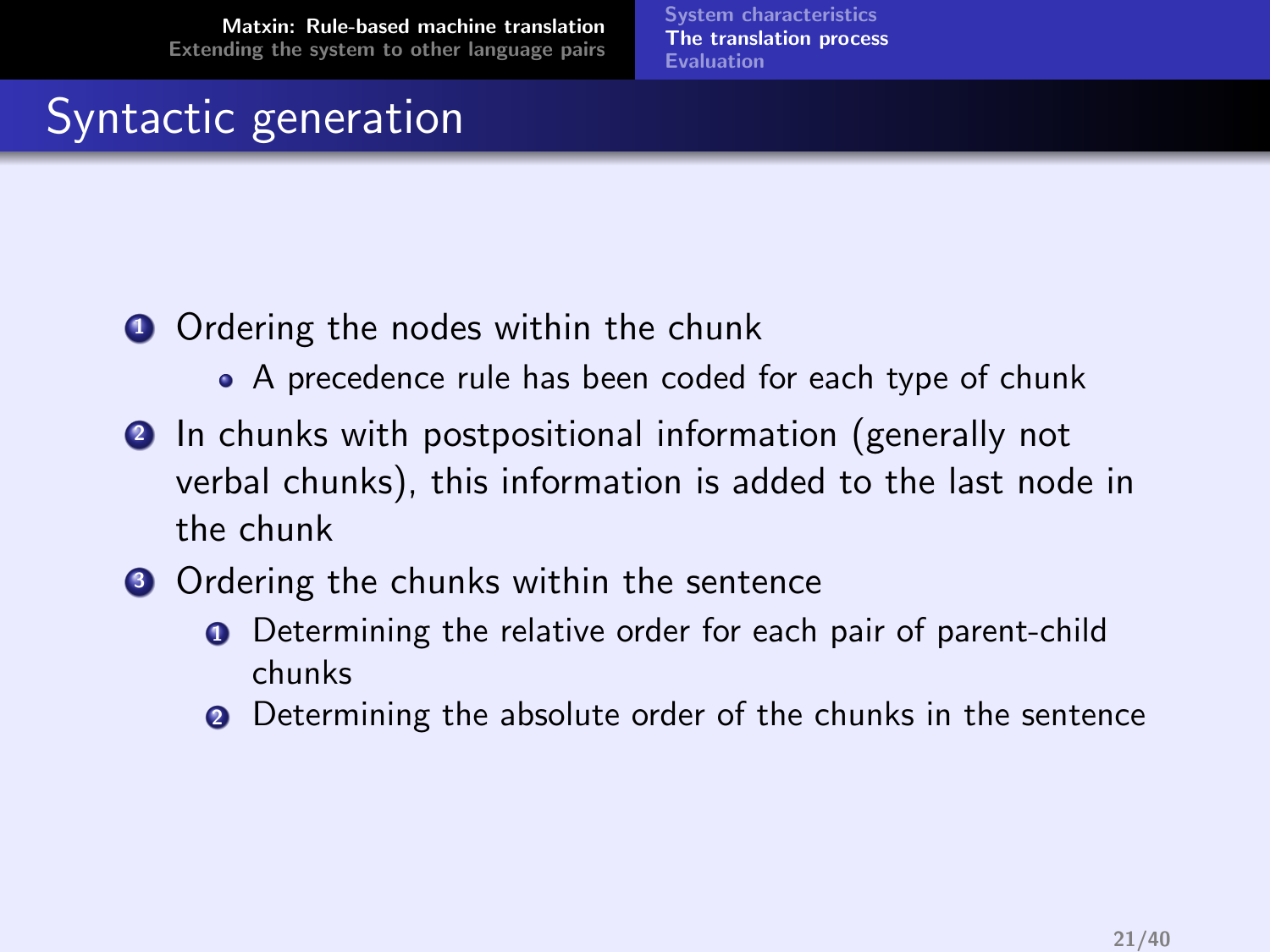[System characteristics](#page-6-0) [The translation process](#page-13-0) [Evaluation](#page-23-0)

# Morphological generation

- Only words including morphological information for generation will be processed
	- In verbal chunks: all the nodes
	- In the rest: only the last node
- Morfeus, the morphological processor for Basque created by the IXA group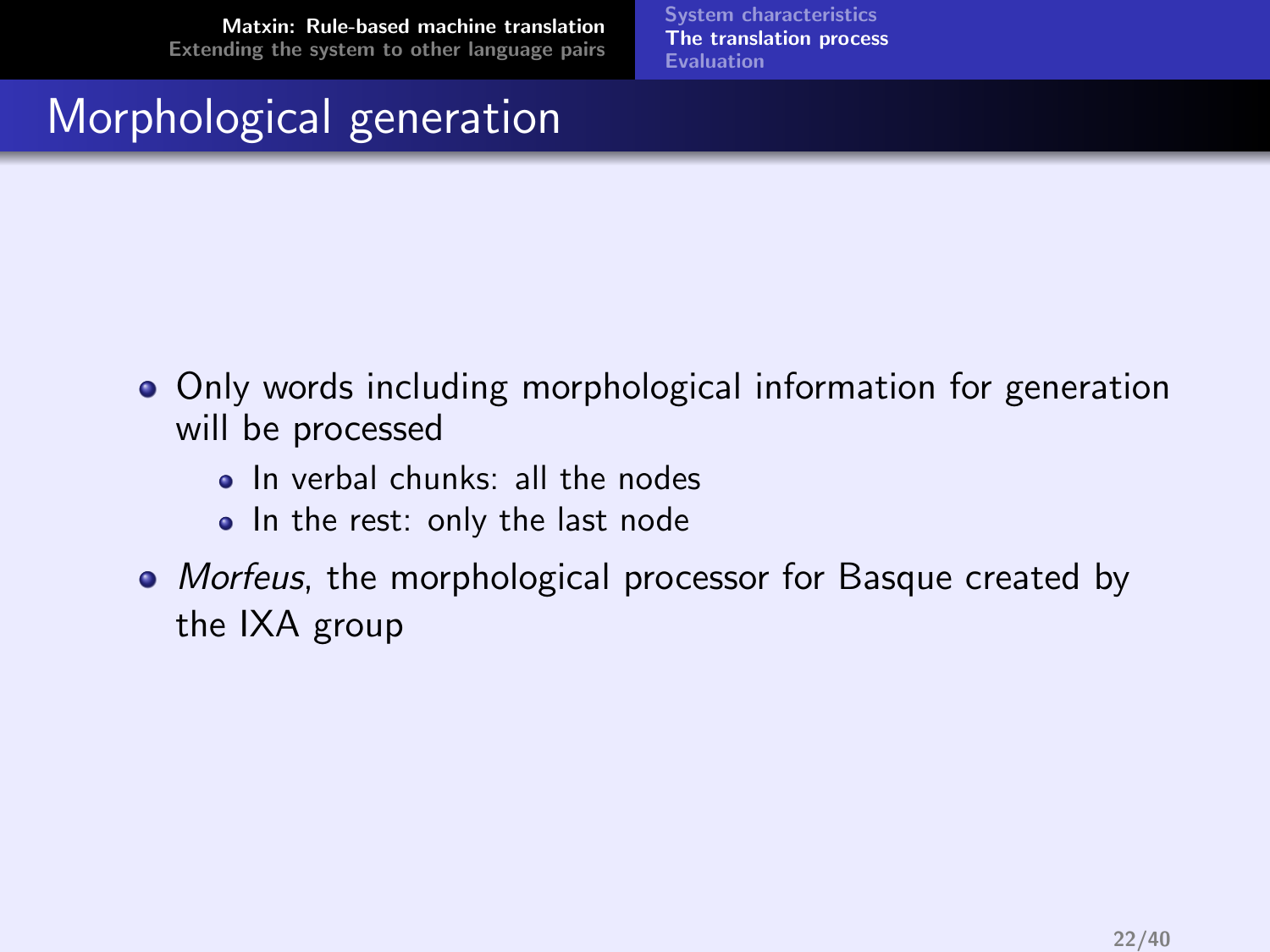[System characteristics](#page-6-0) [The translation process](#page-13-0) **[Evaluation](#page-23-0)** 

### Output of the generation

Un tribunal niega los derechos constitucionales a los presos políticos



|  |  |  | Auzitegi batek eskubide konstituzionalak ukatzen dizkie preso politikoei |  |
|--|--|--|--------------------------------------------------------------------------|--|
|  |  |  |                                                                          |  |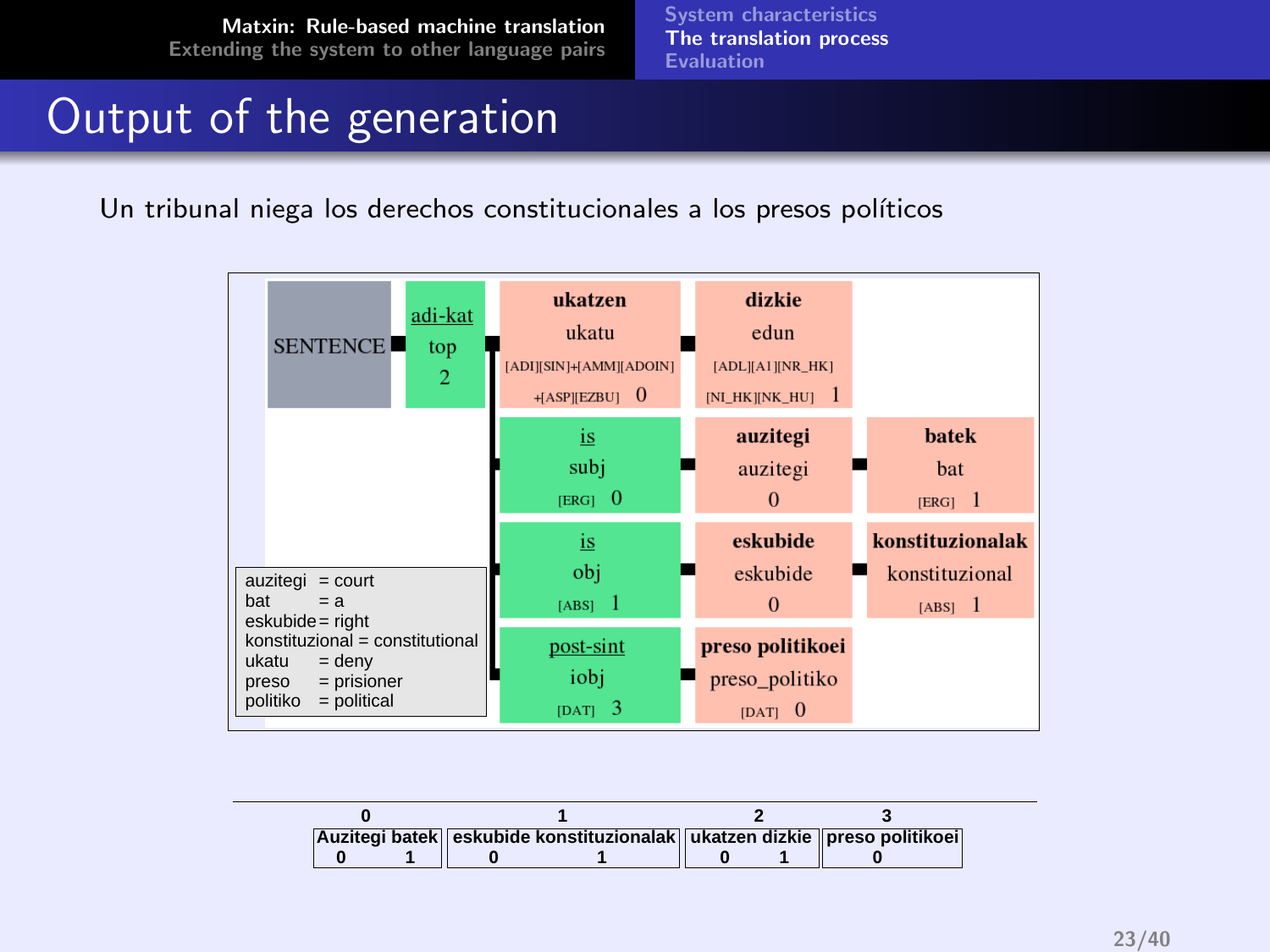## Evaluation

<span id="page-23-0"></span>[System characteristics](#page-6-0) [The translation process](#page-13-0) [Evaluation](#page-23-0)

- **Human-targeted Translation Edit Rate, HTER**  $\bullet$  HTFR  $=$  40%
- Not yet suitable for unrestricted use in text dissemination.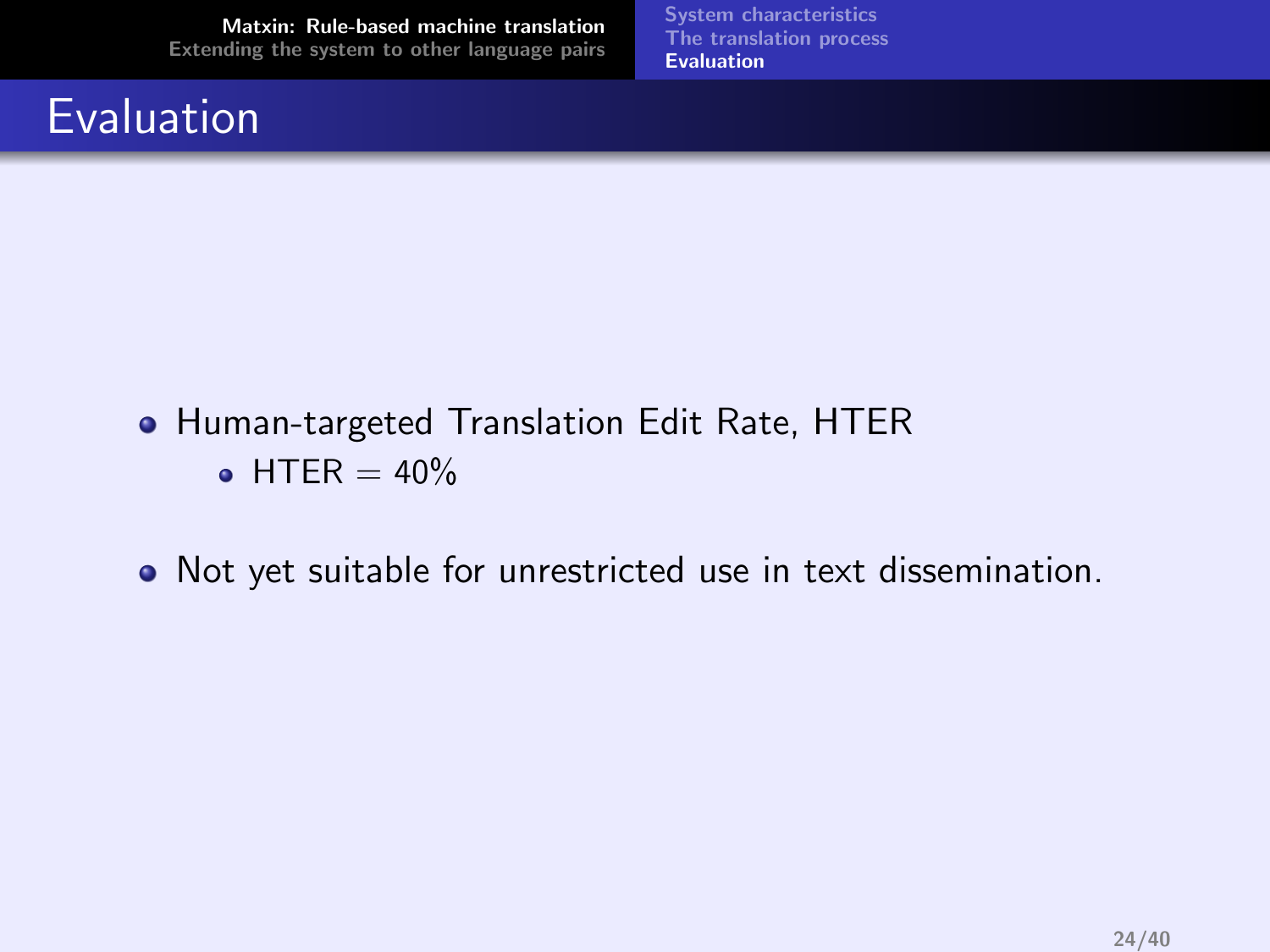## Evaluation

[System characteristics](#page-6-0) [The translation process](#page-13-0) [Evaluation](#page-23-0)

- Evaluation in the framework of the virtual expert AnHitz
	- 30%: 'very good', 'good' or 'quite good'
	- 39%: 'comprehensible'.

Useful for content assimilation (for understanding a text)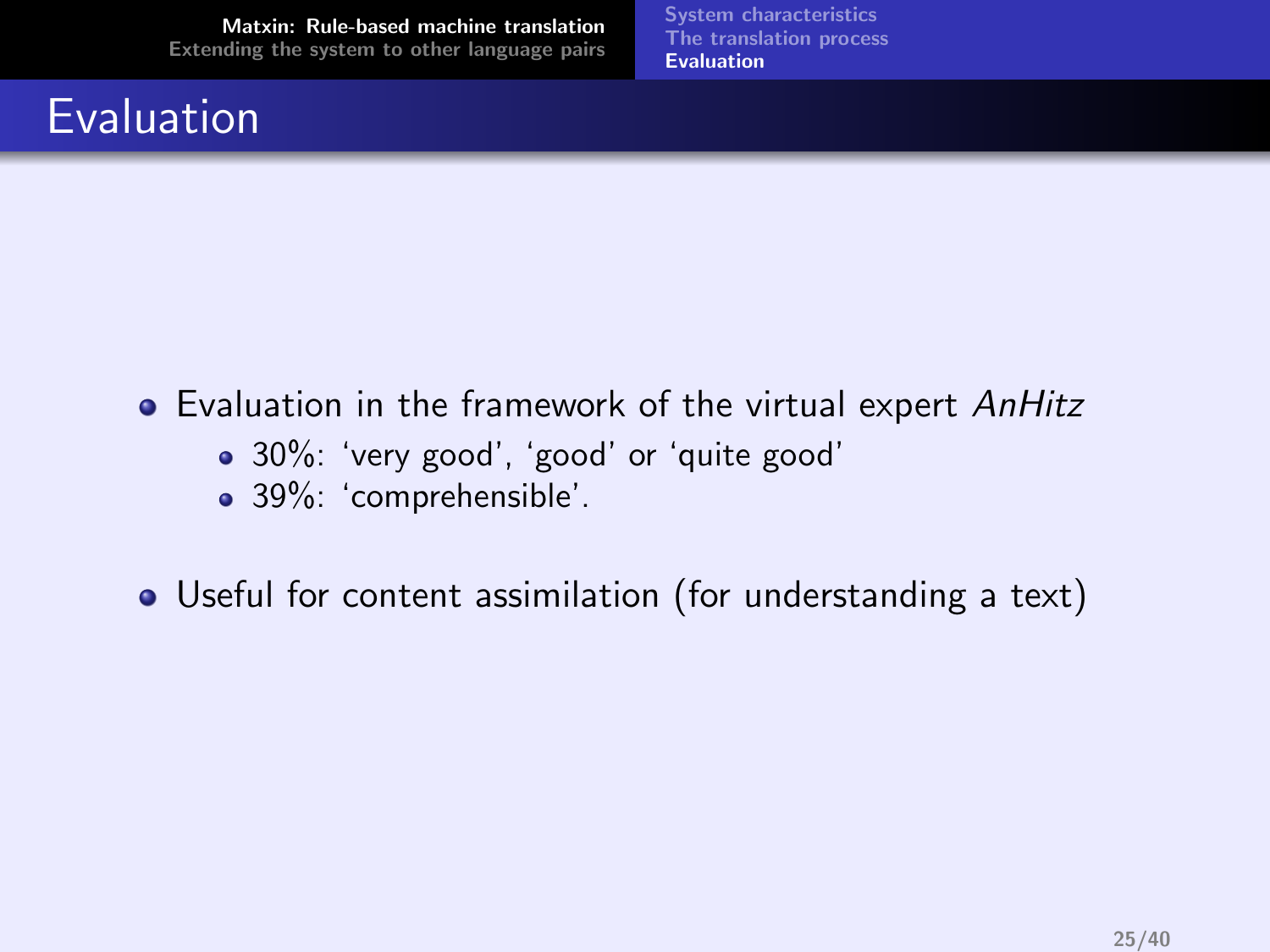#### Index

#### [Matxin: Rule-based machine translation](#page-4-0)

- [System characteristics](#page-6-0)
- [The translation process](#page-13-0)
- **•** [Evaluation](#page-23-0)

#### 2 [Extending the system to other language pairs](#page-25-0)

- **•** [Analysis](#page-26-0)
- <span id="page-25-0"></span>• [Rules for handling the translation data structure](#page-29-0)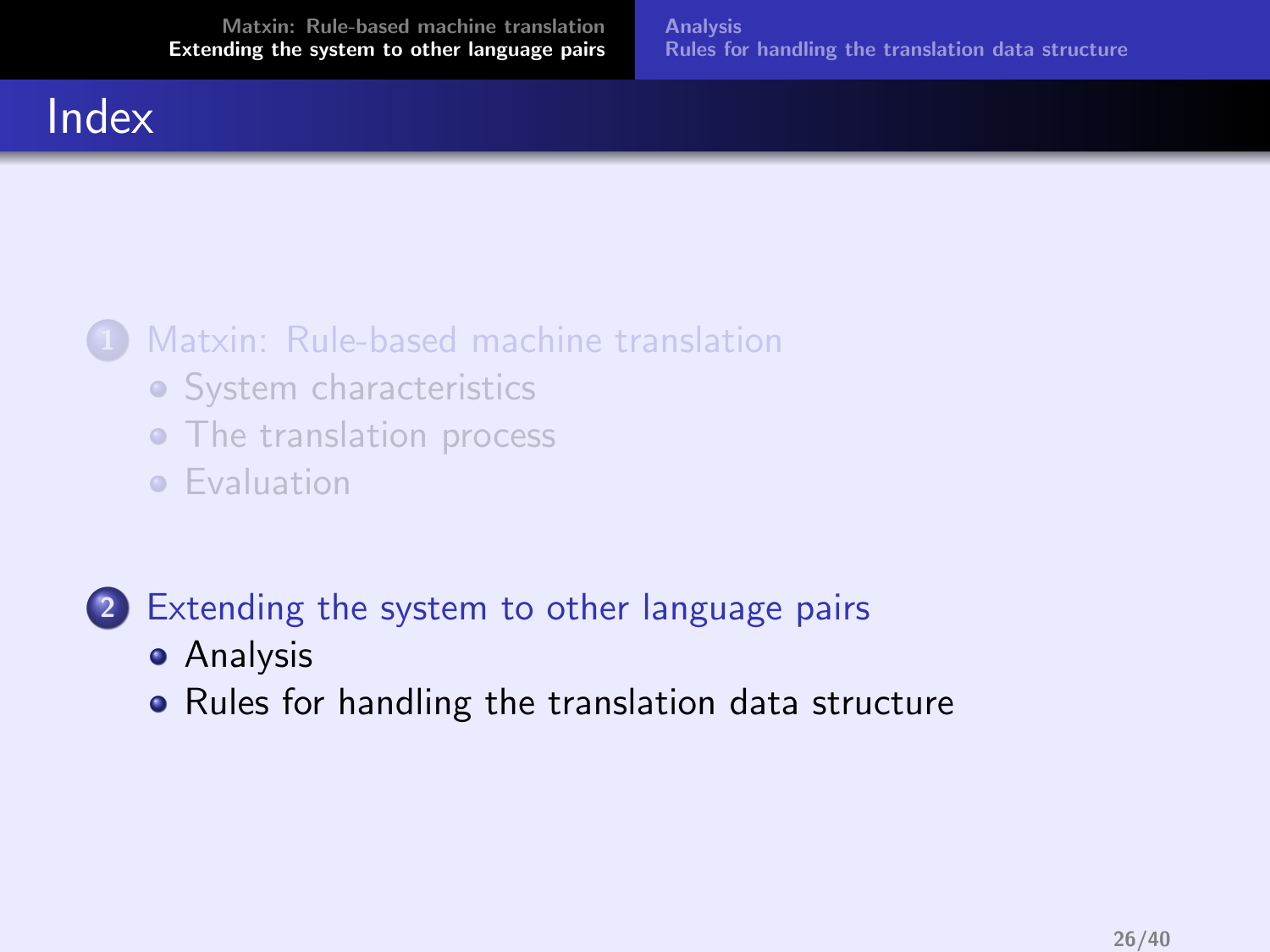# Freeling: pros...

- **•** FreeLing is fairly straightforward to add a new language
- It works well for languages with low or medium inflection written in the western Latin alphabet (English, Spanish)
- <span id="page-26-0"></span>Language data available for
	- (with chunking and dependency parsing): Asturian, Catalan, English and Spanish
	- (without it): Welsh, Galician, Italian and Portuguese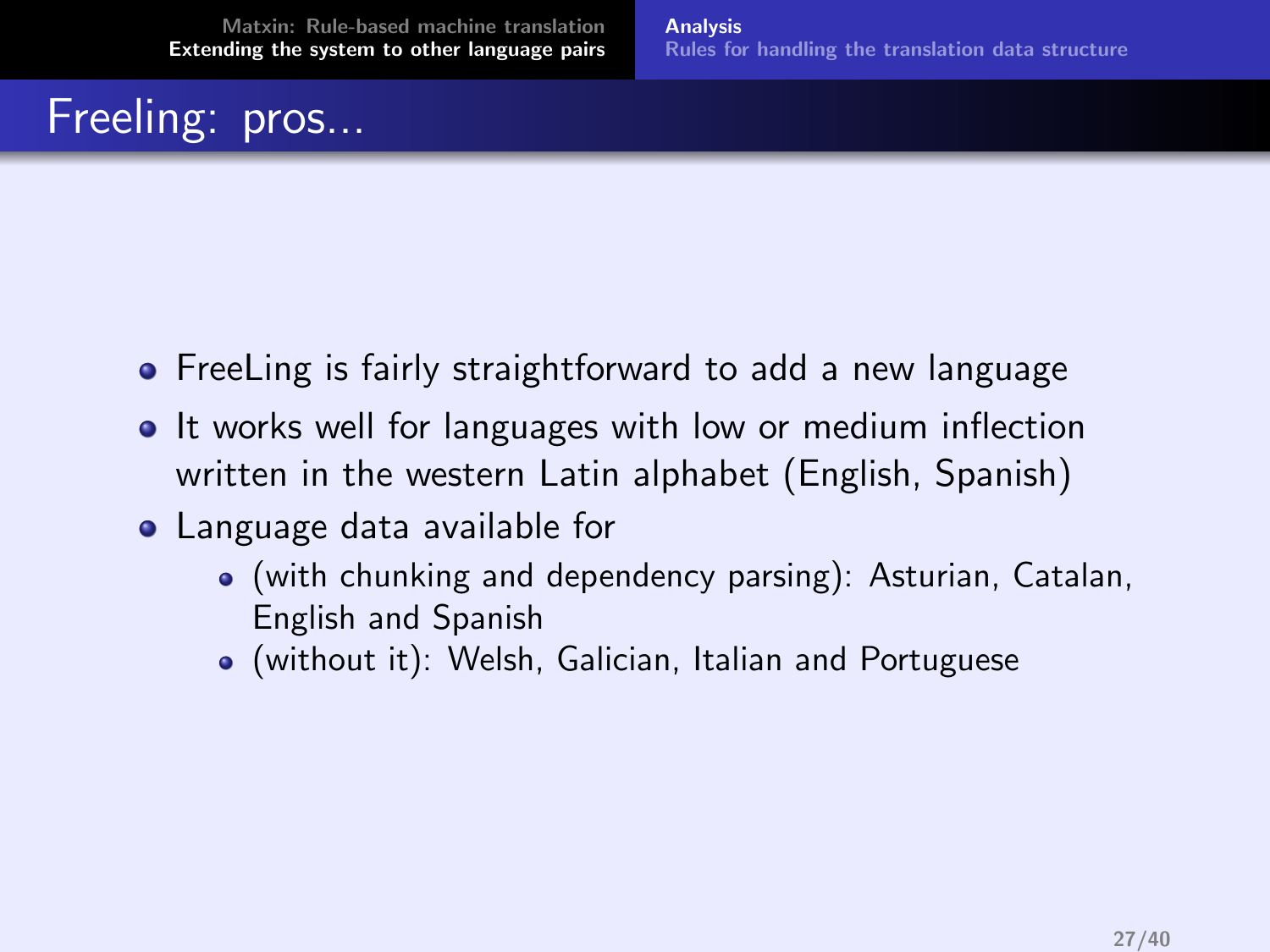# Freeling: ...and cons

- Problems with:
	- Morphologically complex languages (Basque, Sámi) or languages with productive compounding (Icelandic, Norwegian)
		- The morphology of a language is described by way of a full-form list
		- When each word can have many inflected forms, the size of the full-form list becomes unmanageable
	- Characters outside of latin1 (Welsh)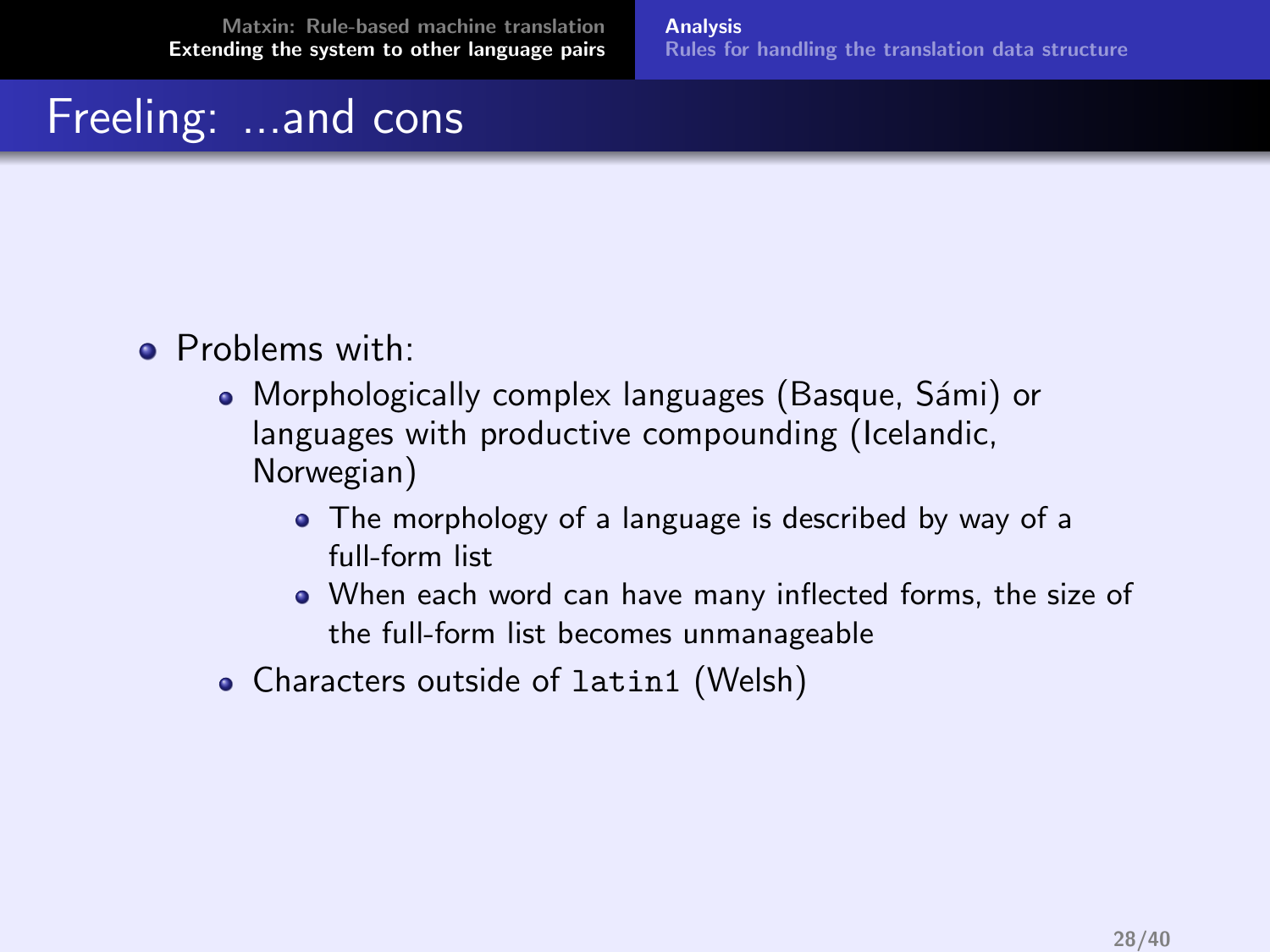## **Alternatives**

- Morphological analysis
	- Free toolkits for implementing finite-state morphologies
		- appropriate for complex morphologies: foma, hfst
		- not appropriate for complex morphologies: lttoolbox
- Dependecy analysis
	- Desirable to make it possible the use of Constraint Grammar
	- VISL Constraint Grammar
		- Freely-available rule-based parsers available (Faroese, North Sámi)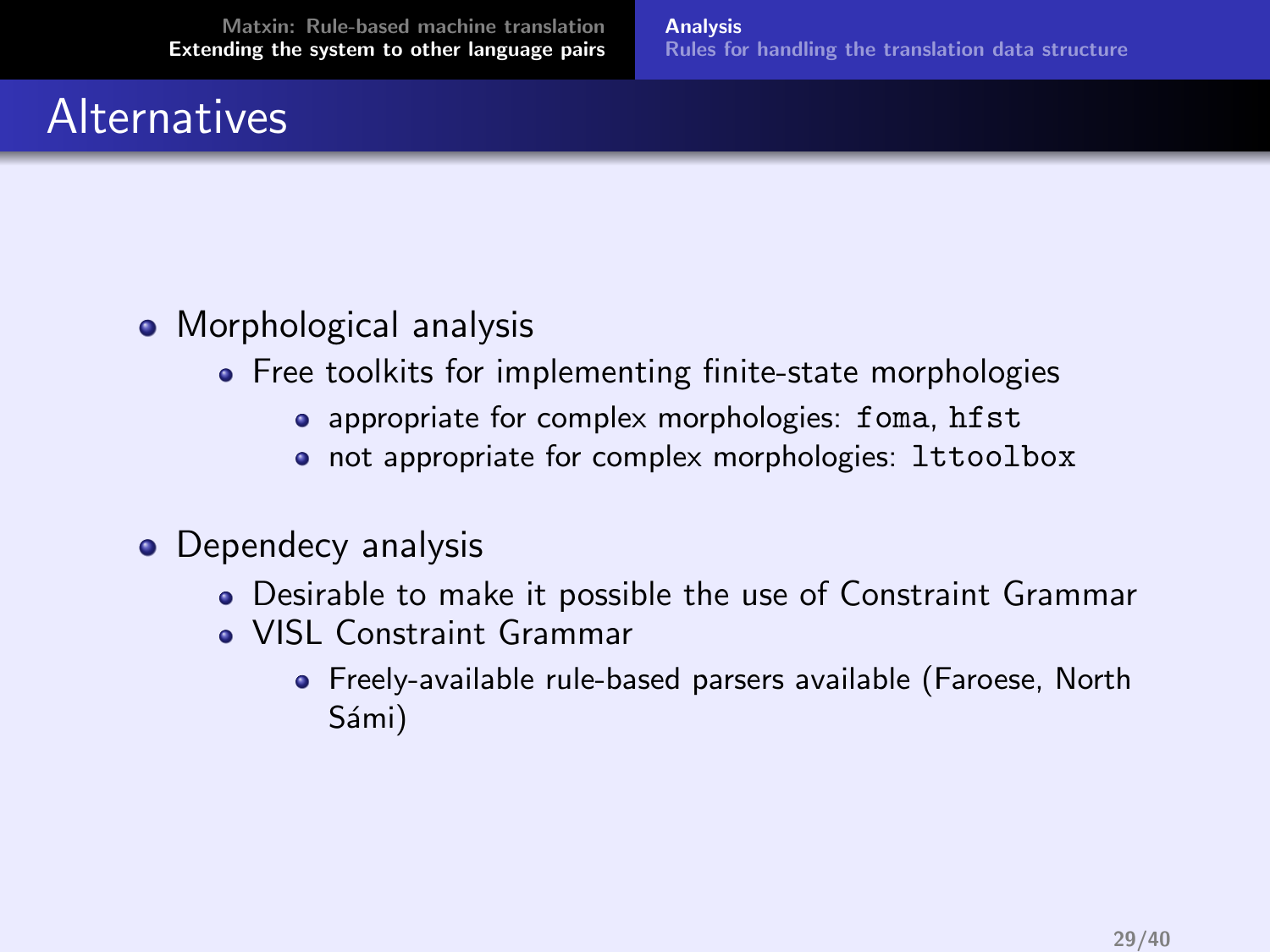### Rules for handling the translation data structure

- Each module of the transfer and generation phases
	- takes as input the translation data structure
	- walks its elements
	- applying a set of rules or running some operations on them
	- Some specific tasks are done by external modules:
		- Search in the bilingual lexicon
		- **•** Translation of prepositions and syntactic functions
		- **•** Translation of verbal chunks
		- **•** Morphological generation
- <span id="page-29-0"></span>The rules for each of the modules have different formats
	- Most of them are implemented as tab-delimited files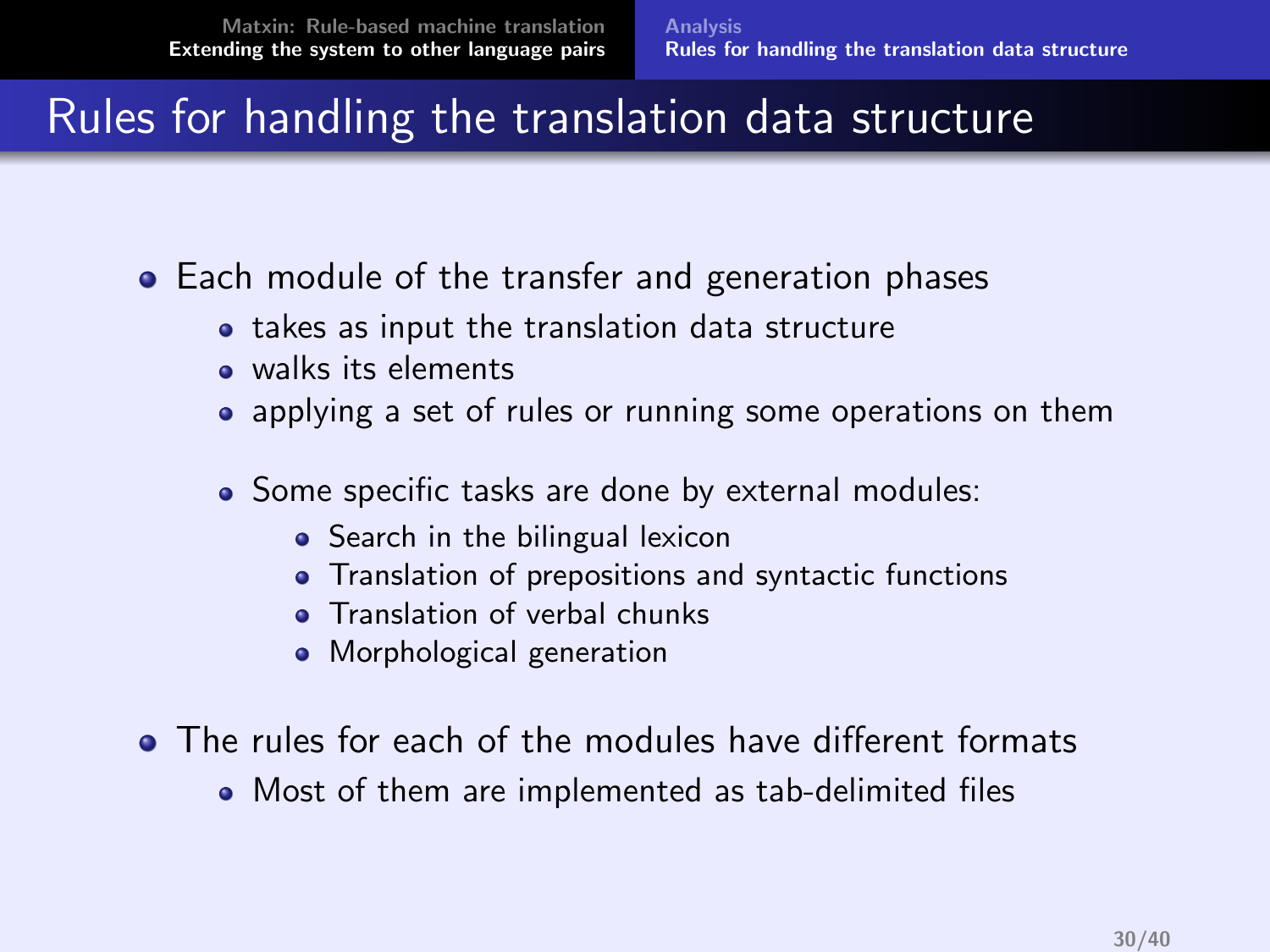[Analysis](#page-26-0) [Rules for handling the translation data structure](#page-29-0)

### Examples of the current rules

#### • Rule for interchunk movements (Structural transfer)

| OriginChunk                   |  | DestinationChunk        |          |    |                     |  |
|-------------------------------|--|-------------------------|----------|----|---------------------|--|
| Condition / Attrib. Condition |  |                         | /Attrib. |    | direction writeMode |  |
|                               |  |                         |          |    |                     |  |
| si='subi' /per                |  | type='verb-ch' /subjPer |          | up | overwrite           |  |

#### • Rule for interchunk ordering (Syntactic generation)

| $parentChunkType(x1)$ childChunkType $(x2)$ condition |       |            | order |
|-------------------------------------------------------|-------|------------|-------|
| verb-chain                                            | $.*7$ | focus=true | x2.x1 |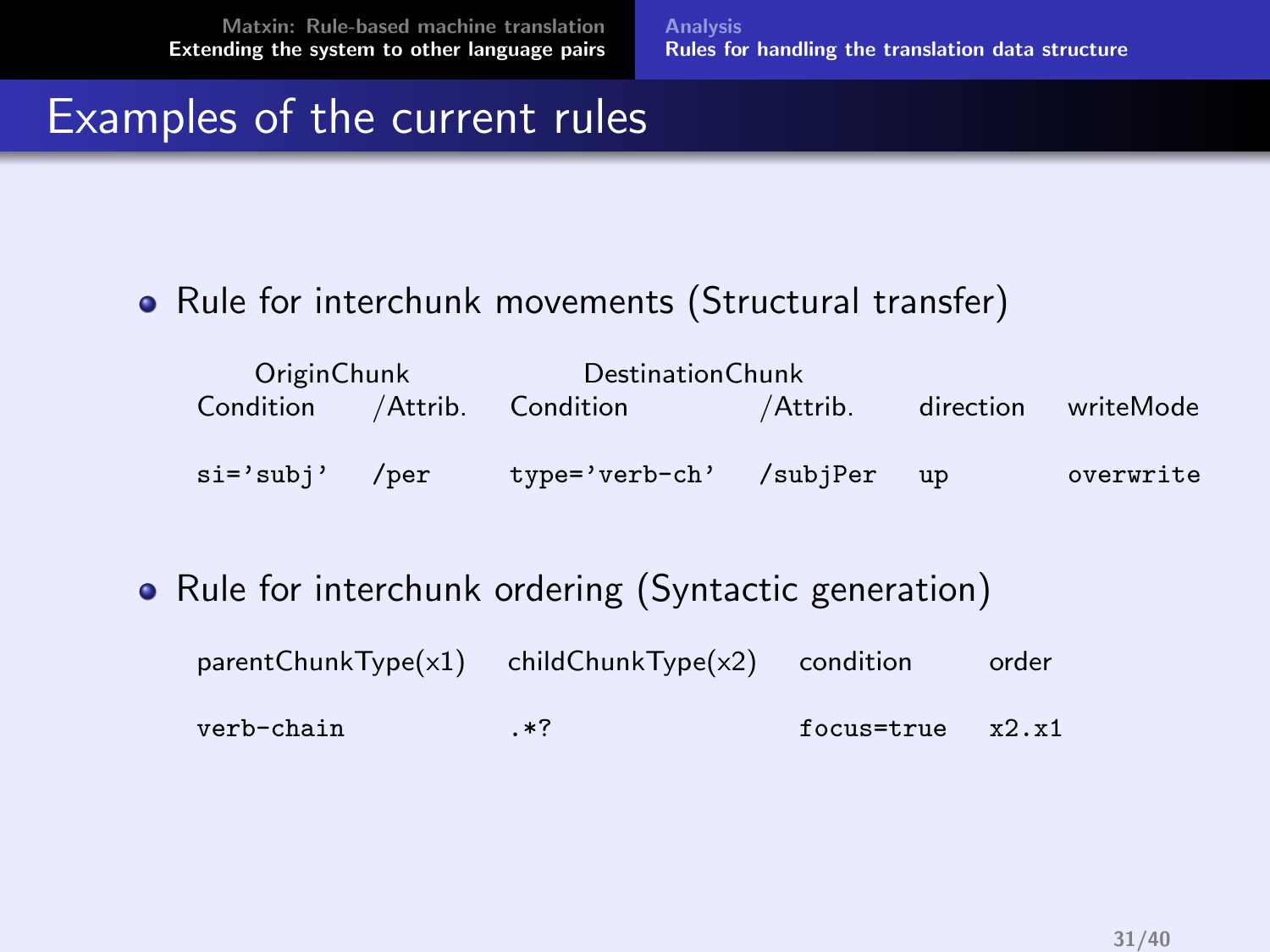# Other problems

- A few linguistic decisions are expressed in the code
	- To append semantic information to nouns, the tag for noun  $I<sub>IZET</sub>$  is hard-coded in the lexical transfer module
	- The deletion of nodes that do not have any lexical information, and chunks that do not have any node is coded directly in the modules of the structural transfer
- No validation mechanism for the rules
- All of these characteristics make it difficult to modify the rules or to extend the system to new language pairs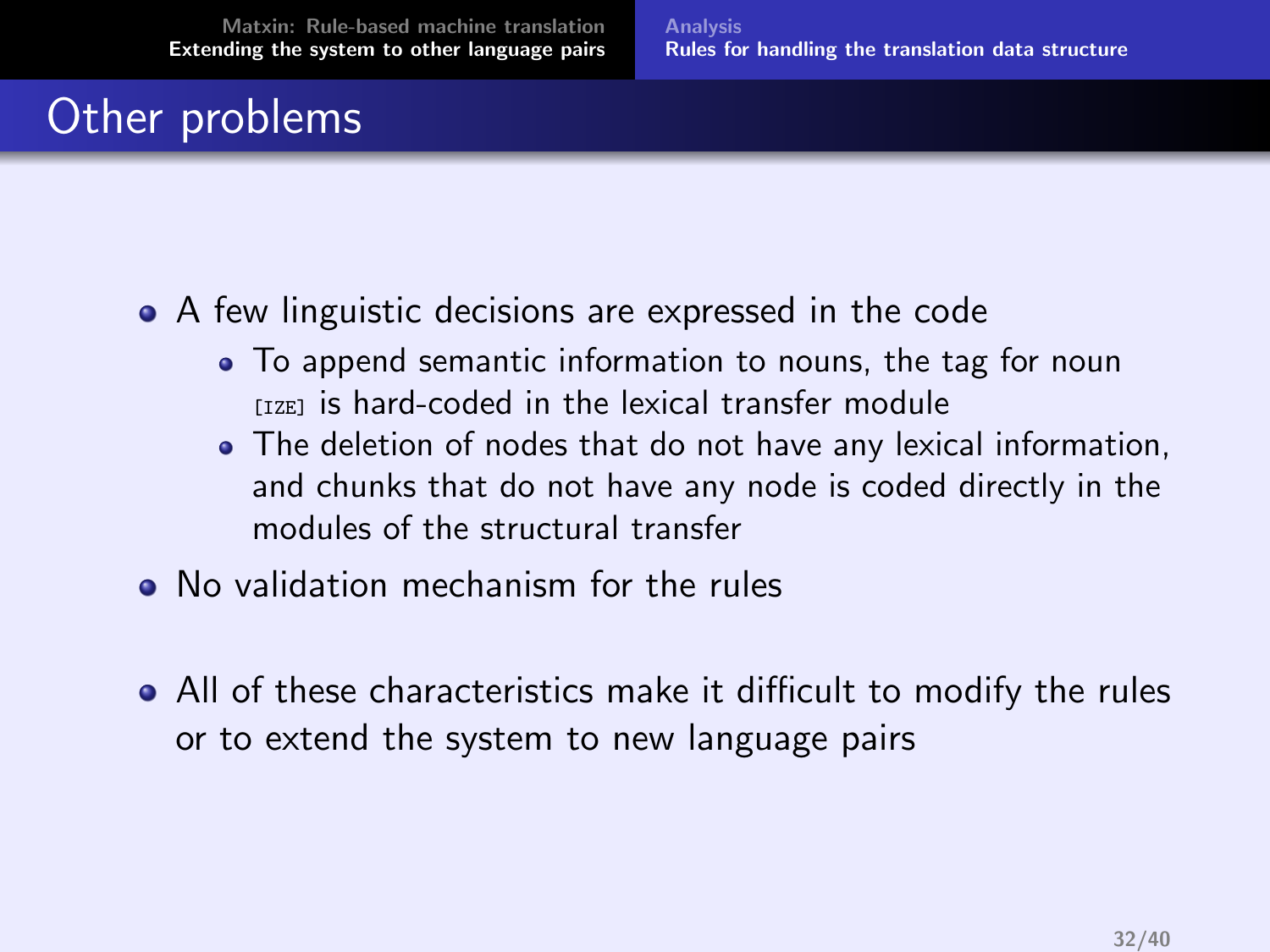[Analysis](#page-26-0) [Rules for handling the translation data structure](#page-29-0)

### Proposed rule formalism

- We have designed a single XML-based format for all the rules
- Existing rules (and decisions coded in the modules) have been converted by hand (65 rules)
- The interpreter that will apply the rules has not been yet developed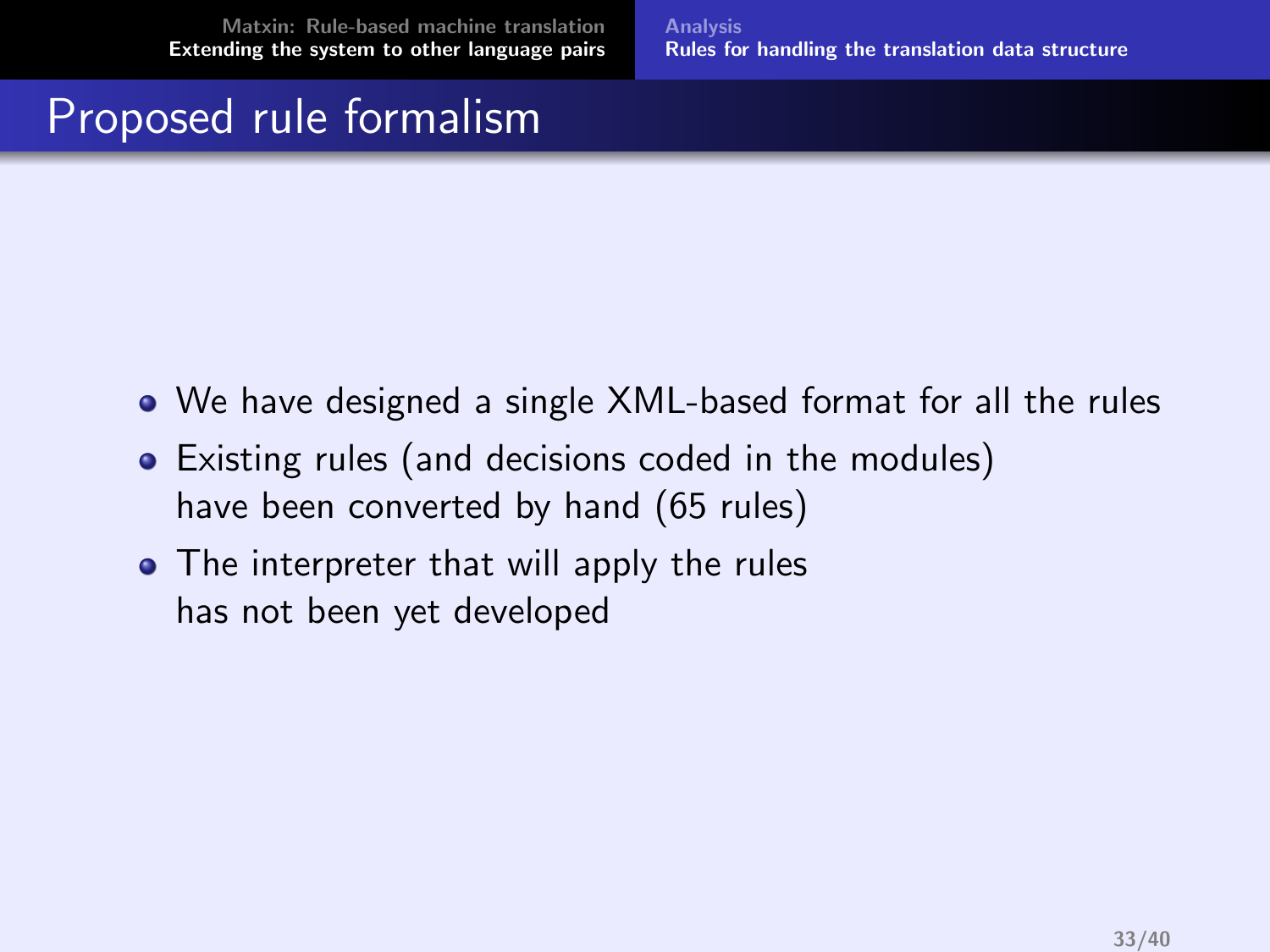[Analysis](#page-26-0) [Rules for handling the translation data structure](#page-29-0)

## Proposed rule formalism: DTD

#### • Each rule is made up of two parts

- Pattern match
- Set of actions

#### DTD:

<!ELEMENT rule (match, actions)> <!ATTLIST rule id CDATA #REQUIRED> <!ELEMENT match (def+)> <!ELEMENT def> <!ELEMENT actions (act+)> <!ELEMENT act>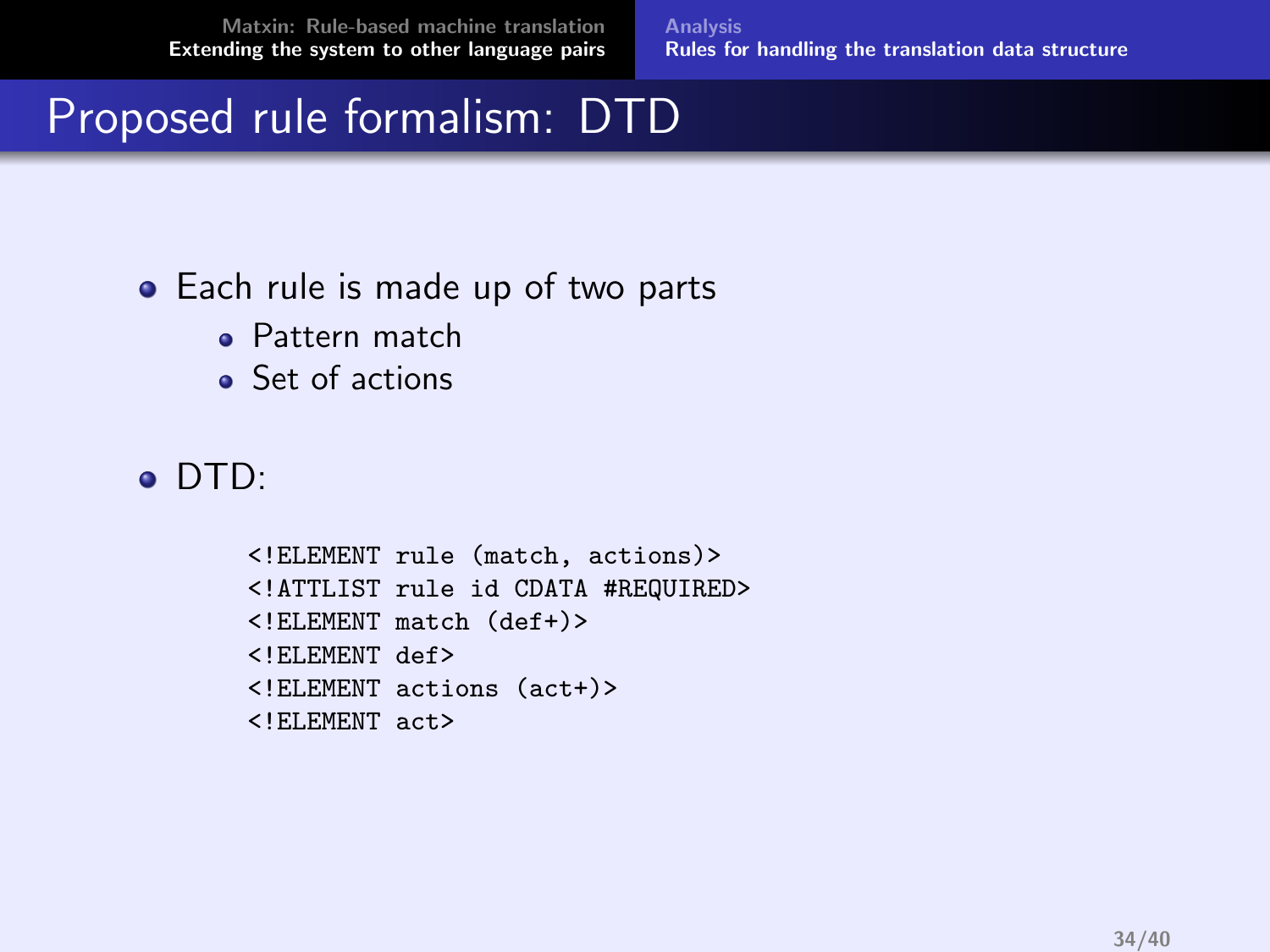## Proposed rule formalism

- **•** Pattern match
	- Configuration to be searched for in the data structure
	- Elements defined by XPath based expressions
- **•** Set of actions
	- Action(s) to apply to the elements defined in the pattern match
	- Include main operations
		- assignment, deletion, substitution and concatenation
	- a and calls to external functions
		- **•** searching in the lexicon, using the morphological processor...
- The interpreter will
	- evaluate the XPath expressions defined in the pattern match
	- collect the references of the elements,
	- apply the actions specified in the rules to them.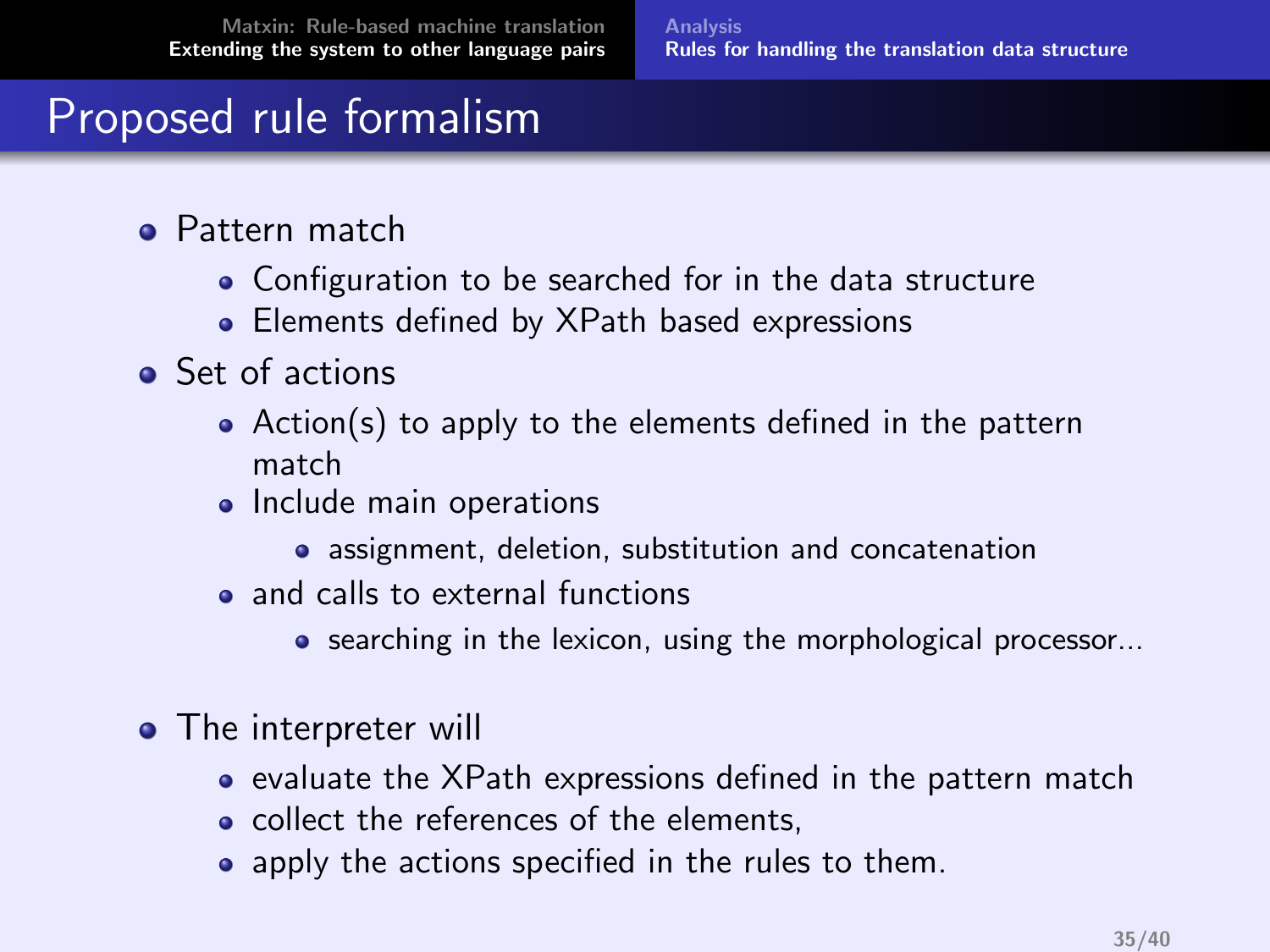### Proposed rule formalism: Examples (I)

```
<!--- Copy person-information from subject to verb-chunk>
\langlerule id='1'>
  <match>
    <def> C1 := //CHUNK[@type='verb-chunk']</def>
    <def> C2 := ./CHUNK[@si='subj'] </def>
  </match>
  <actions>
    <act> C1/@subjper := C2/@per </act>
  </actions>
\langle/rule>
<!--- Order verb and focus chunk>
\langlerule id='2'>
  <match>
    <def> C1 := //CHUNK[@type='verb-chunk']</def>
    <def> C2 := ./CHUNK[@focus='true'] </def>
  </match>
  <actions>
    <act> C2/@relord := 'left-jointly' </act>
  </actions>
\langle/rule>
```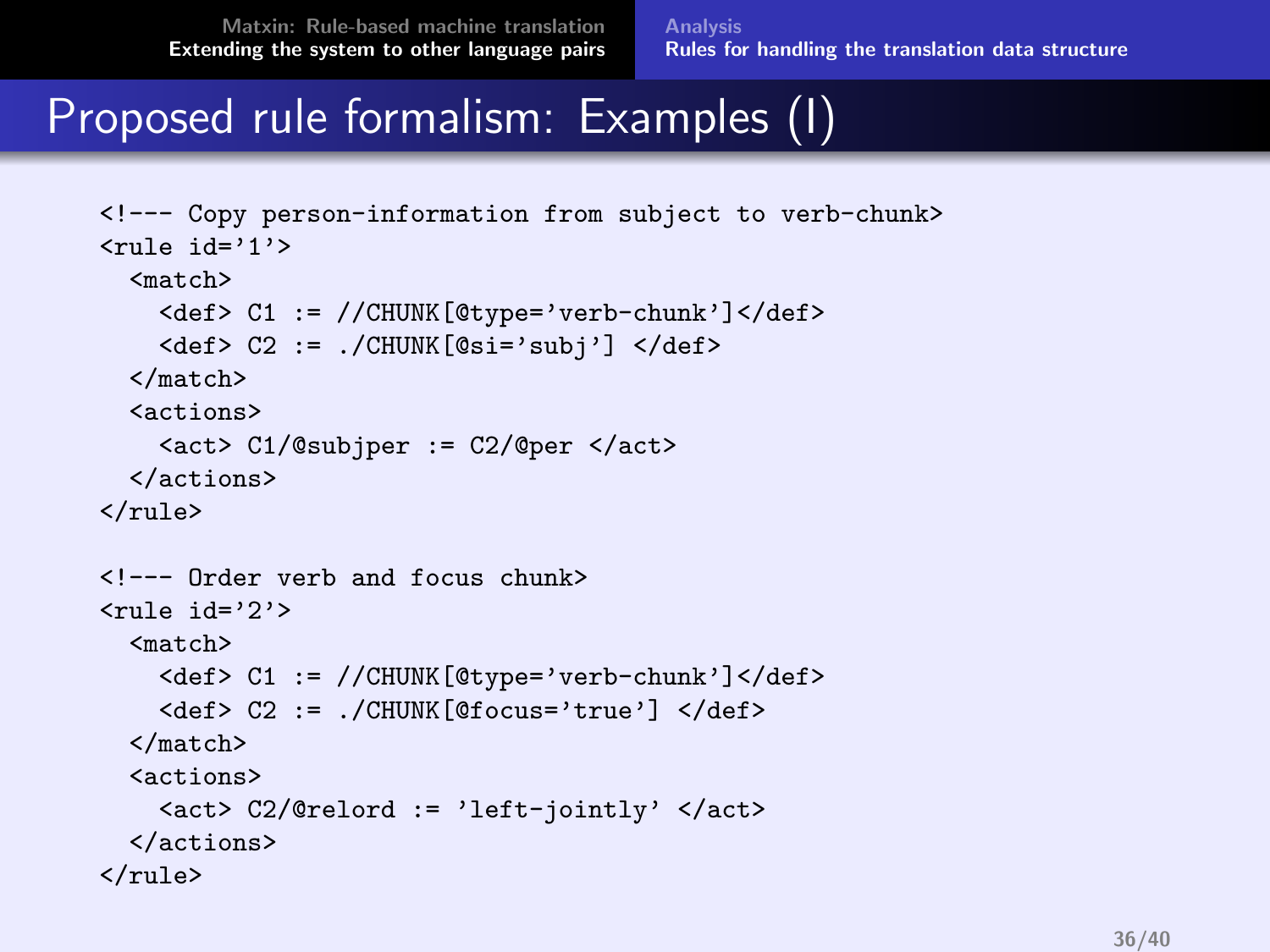[Analysis](#page-26-0) [Rules for handling the translation data structure](#page-29-0)

### Proposed rule formalism: Examples (II)

```
<!--- Delete nodes without lexical value>
\langlerule id='3'>
  <match>
      \langle \text{def} \rangle N := //NODE [not(@lem)] \langle \text{def} \rangle</match>
  <actions>
     <act> delete(N) </act>
  </actions>
\langle/rule\rangle<!--- Search semantic information for nouns>
\langlerule id='4'>
  <match>
      \langle \text{def} \rangle N := //NODE[@pos='[IZE][ARR]] \langle \text{def} \rangle</match>
  <actions>
      \langle \text{act} \rangle N/@sem := \& \text{semDict} (N/\text{Qlem}) \langle \text{act} \rangle</actions>
\langlerule\rangle
```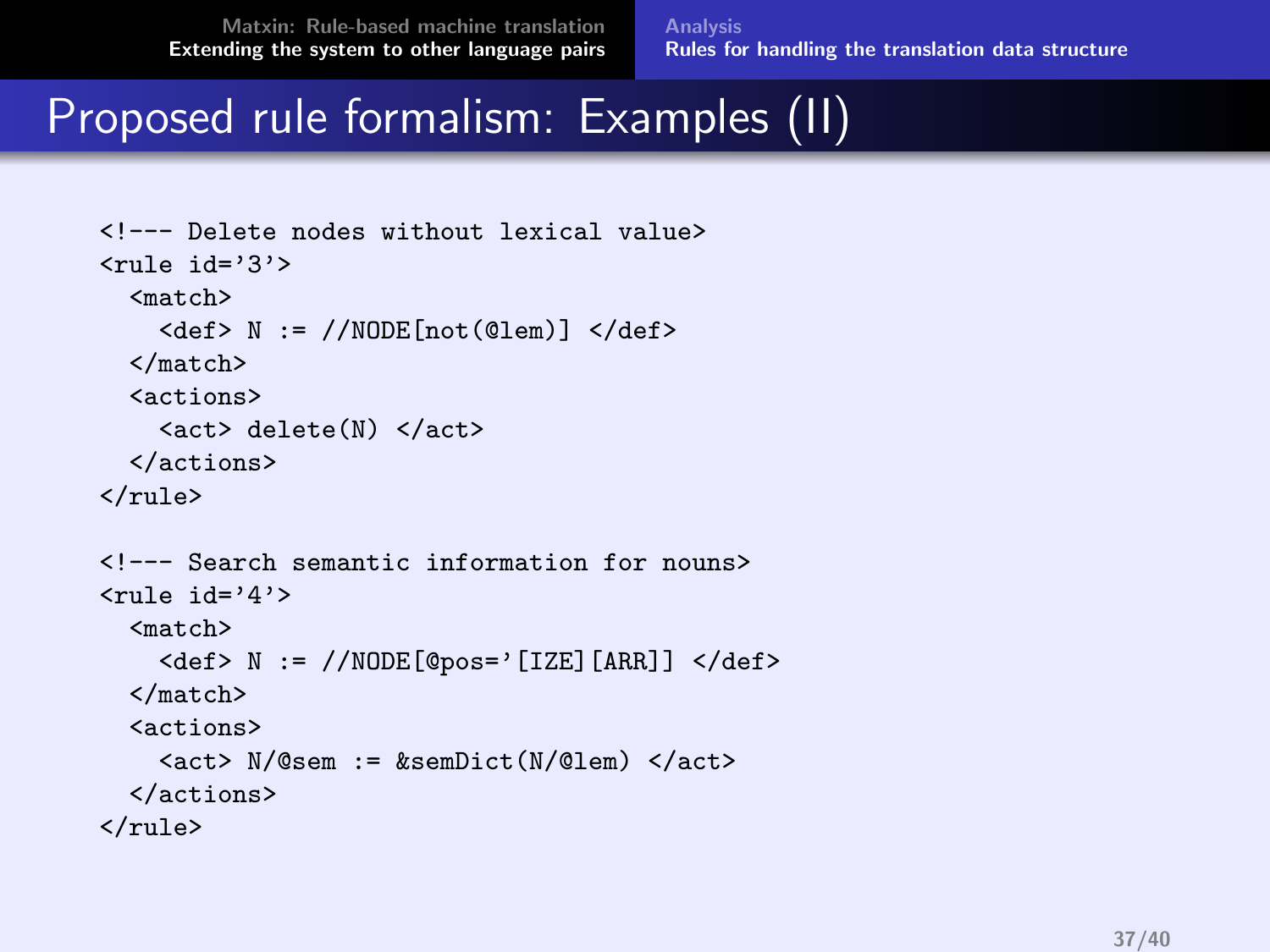[Analysis](#page-26-0) [Rules for handling the translation data structure](#page-29-0)

### Proposed rule formalism

- It guarantees that all the linguistic information is coded in declarative rules
- It makes much more easier
	- to add or modify the rules
	- to create new sets of rules for new language pairs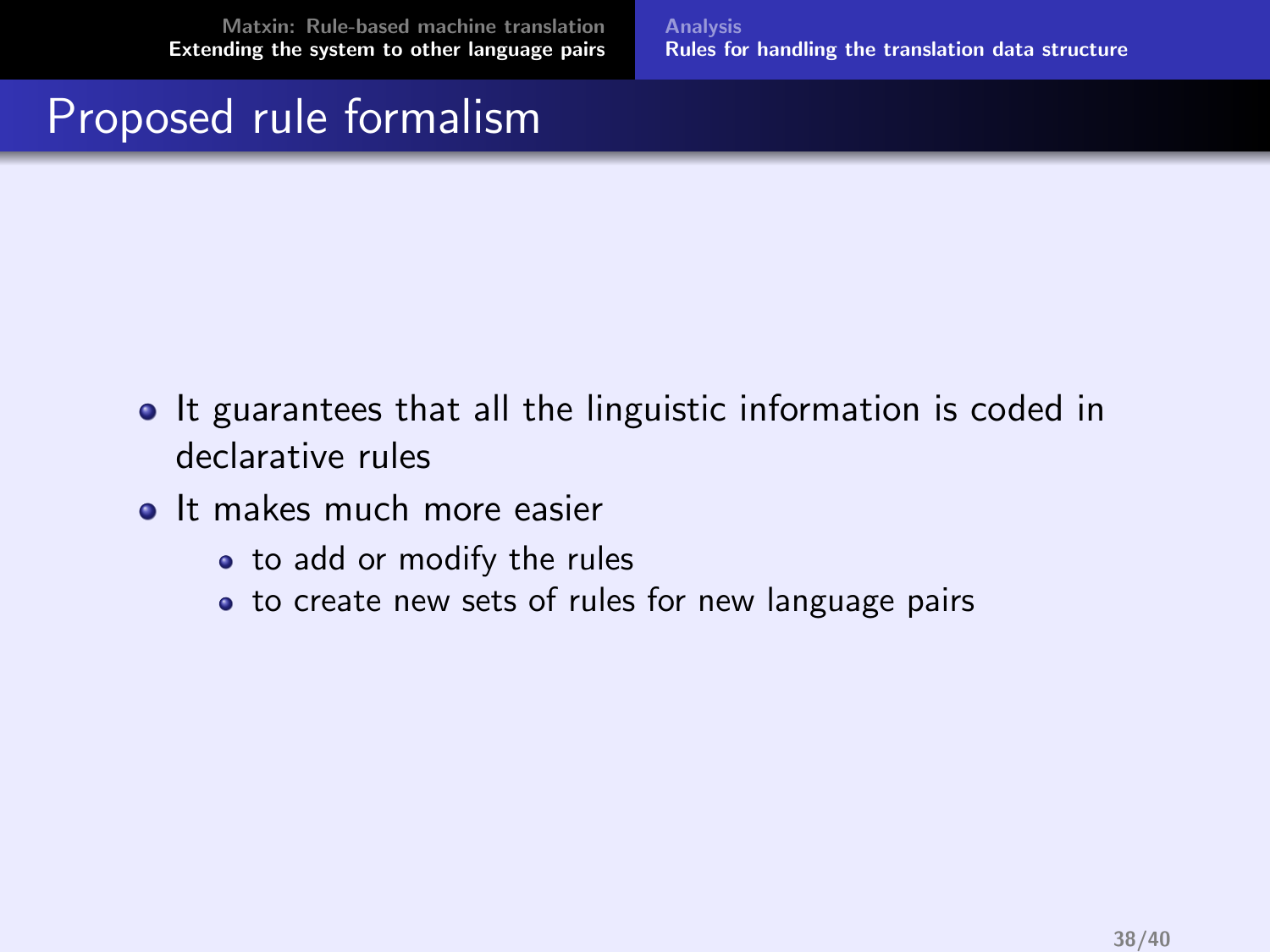## Conclusion

- The experience of adapting *Matxin* to new language pairs has revealed problems
- We have proposed some solutions
	- More flexible source language analysis
	- A unified rule formalism for handling the translation data structure in the transfer and generation phases
- These solutions will make much more easier to modify the system and to adapt it for new language pairs